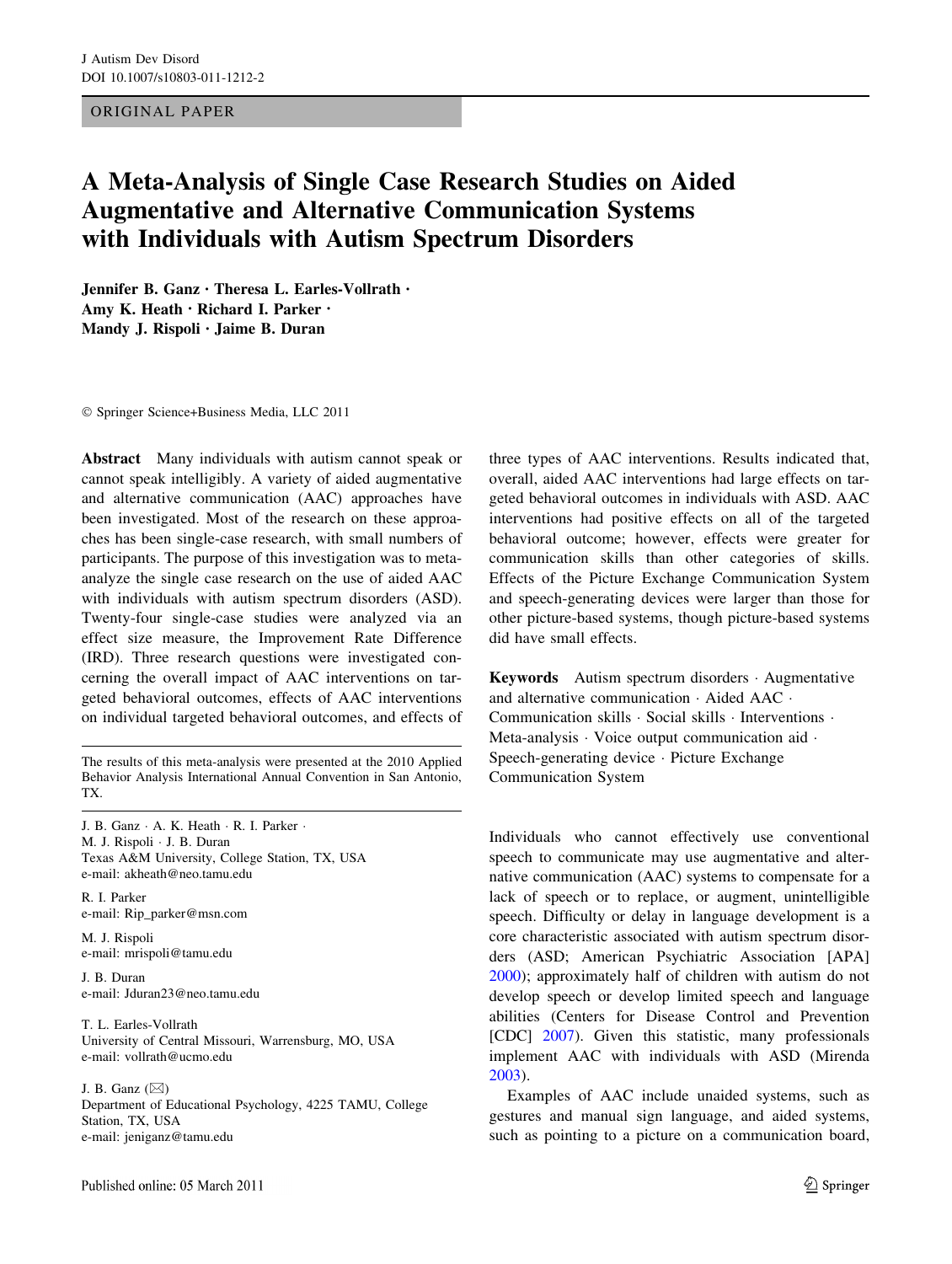writing on paper, activating a speech-generating device (SGD; American Speech-Language-Hearing Association [ASHA] [1997](#page-12-0)), or exchanging a symbol, as when using a Picture Exchange Communication System (PECS) (Frost and Bondy [1994](#page-12-0), [2002\)](#page-12-0). Many practitioners choose aided AAC systems for individuals with ASD that require external equipment (Bondy and Frost [2002](#page-12-0); Mirenda [2001\)](#page-13-0). Aided, picture-based AAC systems are frequently implemented with individuals with ASD; such systems appear to match the characteristics of ASD (Mirenda [2001](#page-13-0); Schuler and Baldwin [1981\)](#page-13-0). Fine motor difficulties are common in individuals with ASD, thus causing difficulty in learning manual signs (Jones and Prior [1985;](#page-12-0) Mirenda [2001;](#page-13-0) Seal and Bonvillian [1997\)](#page-13-0). However, picture-based systems are concrete, remain present to refer back to (unlike manual signs, which are transient), and many resemble their referents and appear to be well suited for individuals with ASD (Mirenda [2001](#page-13-0); Rotholz et al. [1989](#page-13-0)). Thus, aided systems are the focus of this article. Speech generating-devices (SGDs), also known as voice output communication aids (VOCAs), are portable electronic aided AAC devices that usually combine digitized or synthesized speech with static visual symbols such as line drawings, photographs, or abstract symbols (Mirenda [2003](#page-13-0); Ogletree and Oren [2006\)](#page-13-0).

While numerous AAC systems exist, some of the systems most widely used with children with autism include SGDs (e.g., Schlosser et al. [1998;](#page-13-0) [Sigafoos et al. 2004](#page-13-0)), PECS (Bondy and Frost [2002;](#page-12-0) Frost and Bondy [2002](#page-12-0)), and other picture-based systems (e.g., Frea et al. [2001](#page-12-0); Nunes and Hanline [2007\)](#page-13-0), thus, they are the focus of this article. Although manual sign language is considered to be an emerging treatment for individuals with ASD, a recent systematic review of the literature (Wendt [2009\)](#page-14-0) included a focus on sign language implementation with this population, thus, sign language was excluded from the current analysis.

## History of AAC in ASD

There has been a strong movement in the field to identify evidence-based practices (EBP) for individuals with autism (Reichow et al. [2008;](#page-13-0) Schlosser and Sigafoos [2009](#page-13-0); Simpson [2005](#page-13-0), [2008](#page-13-0); Simpson et al. [2007](#page-13-0)). This movement was initiated with the legal mandates of NCLB [\(2001](#page-13-0)) and the IDEA ([2004\)](#page-12-0) requiring school personnel to implement ''…special education and related services and supplementary aids and services, based on peer-reviewed research to the extent practicable…'' (IDEA [2004,](#page-12-0) 20 U.S.C. 1414 §614, p. 118). Additional support for this movement was provided by researchers such as Horner et al. ([2005\)](#page-12-0), who

proposed standards for using single-subject design research to identify EBP in special education.

Research is the foundation for determining EBP in special education (Tankersley et al. [2008](#page-14-0)), however, due to the low incidence of some disabilities, researchers often use single-case designs rather than more conventional group designs. Issues arise when professionals attempt to synthesize and aggregate the data from numerous singlesubject design studies to determine EBP. A primary difficulty relates to the amount of research being conducted. Special education has an extremely large single-case research base which makes it difficult to evaluate and summarize the results unless organized into a useable form (Kavale [2001\)](#page-12-0). In addition, comparing results of research using different single-subject designs, diverse outcome measures and participants with varying demographics, as well as the variable and sometimes conflicting results of the research (Kavale [1984](#page-12-0), [2001](#page-12-0)) makes it difficult to summarize the findings without a common metric. Further, although some group studies on AAC for individuals with ASD do exist, they are few in number compared to the plethora of single-case studies and they have been excluded from this meta-analysis because it is not possible to use a single index to compare these two different methods of research.

Meta-analysis combines and synthesizes results of numerous single-participant studies from an area of research allowing professionals to determine the general effectiveness of the selected interventions and with whom these practices produce the greatest benefits (Kavale [1984,](#page-12-0) [1998](#page-12-0), [2001\)](#page-12-0). In addition, meta-analysis addresses many of the previously stated concerns (Kavale [1984](#page-12-0), [2001](#page-12-0)) while providing a quantitative means for synthesizing research (Glass [1976;](#page-12-0) Kavale [2001\)](#page-12-0) making it an effective metric for identifying EBP in special education (Banda and Therrien [2008](#page-12-0)). Meta-analysis commonly converts data from each of the studies into an effect size (ES) which indicates the amount of change between baseline and intervention phases (Kavale [1998\)](#page-12-0). The ES is comparable to the normal distribution and z-score, therefore confidence intervals can be derived. Effect sizes can be positive or negative, however, the closer the ES is to 1.0, the larger the effect of the intervention on the outcome variables.

While numerous researchers promote the use of metaanalysis in summarizing single-case research (Banda and Therrien [2008;](#page-12-0) Kavale [1984,](#page-12-0) [1998](#page-12-0), [2001](#page-12-0); Marquis et al. [2000](#page-13-0); Parker et al. [2007](#page-13-0); Scruggs [1992;](#page-13-0) Scruggs and Mastropieri [1998;](#page-13-0) Scruggs et al. [1987](#page-13-0)) controversy exists regarding the type of metric to use (Scruggs, [1992;](#page-13-0) Scruggs and Mastropieri [2001](#page-13-0)). Percent of non-overlapping data points (PND; Scruggs et al. [1987\)](#page-13-0) is the most commonly used index; however, concerns regarding the use of PND as a single-case research statistical indices have been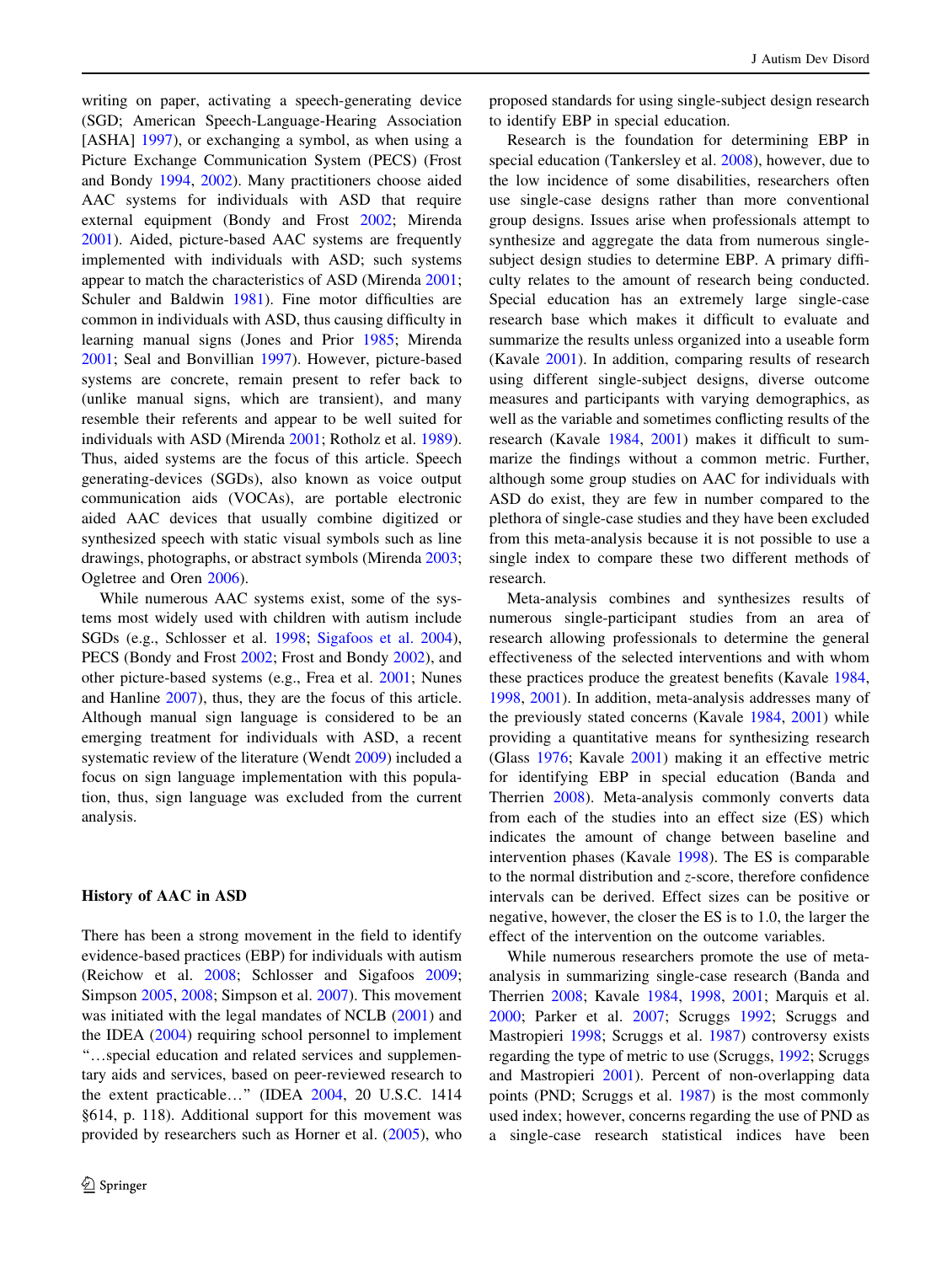documented (Allison and Gorman [1993](#page-11-0); Scruggs and Mastropieri [2001](#page-13-0); Parker et al. [2007\)](#page-13-0) including the need for a clear description of the guidelines used when applying the procedure (Scruggs et al. [1987;](#page-13-0) Parker et al. [2007](#page-13-0)), inability to calculate confidence intervals because of an unknown sampling distribution (Parker et al. [2007](#page-13-0)) the overestimation of treatment effects when the baseline trend is in the expected direction of the treatment data (Scruggs et al. [1987](#page-13-0)), decreased reliability due to an emphasis on the most extreme data point in phase A (Parker et al. [2007\)](#page-13-0) and the lack of sensitivity to powerful treatment effects (White et al. [1989\)](#page-14-0). Another index is the percent of all non-overlapping data points (PAND, Parker et al. [2007\)](#page-13-0). PAND is similar to PND in that it focuses on non-overlapping data points, however, it uses all data points from each of the phases thus addressing the criticism that PND relies on the most extreme, therefore unreliable, data point (Parker et al. [2007\)](#page-13-0). In addition, PAND can be converted into an effect size and has a sampling distribution which allows for the calculation of confidence intervals (Parker et al. [2007](#page-13-0)). PAND, however, like PND, is insensitive to ES at the top of the scale and does not account for positive changes in baseline trend (Parker et al. [2007\)](#page-13-0).

The abovementioned shortcomings have spurred the development of more defensible non-overlap indices, one of which is the Improvement Rate Difference (IRD). IRD is defined as the improvement rate (IR) of the treatment phase minus the improvement rate of the baseline phase [IR  $(t)$  – IR  $(b)$  = IRD]. The IR is calculated by number of "improved data points" divided by the total data points in that phase. IRD is calculated as the difference between the two independent proportions. This meta-analysis relies on IRD, with confidence intervals (CIs) to indicate precision and credibility of obtained IRD values. However, PND analyses are included also, for readers who are familiar with that earlier index.

#### Purpose and Research Questions

The purpose of this meta-analysis was to investigate the effectiveness of various augmentative and alternative communication (AAC) systems and procedures that are currently implemented with individuals with autism spectrum disorders (ASD). As noted above, the pressure to implement EBP in schools calls for the need to determine the overall effectiveness of AAC (Tankersley et al. [2008](#page-14-0)). Thus, although several single-case studies have demonstrated the efficacy of AAC with individuals with ASD, it is critical to evaluate that data using a common metric, i.e., an effect size measure via a meta-analysis (Kavale [1984,](#page-12-0) [1998,](#page-12-0) [2001](#page-12-0)). The first research question seeks to solve this problem: (a) What are the overall effects of AAC on the behaviors (e.g., communication skills, social skills, challenging behaviors, and academic skills) of children with ASD?

Beyond determining the overall impact of AAC, it is also necessary to determine the effects of AAC on individual types of targeted behavioral outcomes. While singlecase research has demonstrated that AAC may be effective in improving communication skills (e.g., Charlop-Christy et al. [2002\)](#page-12-0), social skills (e.g., Kravits et al. [2002\)](#page-12-0), challenging behaviors (e.g., Frea et al. [2001;](#page-12-0) Ganz et al. [2009](#page-12-0)), and academics (e.g., Schlosser et al. [1998\)](#page-13-0), it is unclear whether AAC is more effective for one type of behavior than others. Thus, the second research question asks: (b) Do effects differ by targeted client outcome (dependent variable)?

Finally, although a number of single-case studies have demonstrated the effectiveness of PECS (e.g., Ganz and Simpson [2004\)](#page-12-0), SGDs (e.g., Schepis et al. [1998\)](#page-13-0), and other picture-based AAC systems (e.g., Thompson et al. [1998](#page-14-0)), few studies have compared the effectiveness of these systems to each other. Meta-analysis allows for such comparisons to be made (Banda and Therrien [2008](#page-12-0)). This provides a means to answer the final research question: (c) Do effects differ by type of AAC treatment variables (e.g., Picture Exchange Communication System, other picture-based system, or use of speech-generating devices)?

# Method

## Literature Search

A literature search was conducted that focused on the use of AAC systems with individuals with ASD. ERIC, PsychINFO, Education Full Text, Professional Development Collection, and Social Sciences Full Text online databases were searched for literature published between 1980 and the first 6 months of 2008 that contained one of the following keywords: autis\*, autism spectrum disorder\*, ASD, pervasive developmental disorder\*, PDD, PDD-NOS, Asperger\*, Asperger syndrome, and Asperger's syndrome and one of these keywords: AAC, augmentative communication, alternative communication, augmentative and alternative communication, PECS, and Picture Exchange Communication System. This search resulted in 122 articles, books, book chapters, dissertations, and other literature.

# Procedures

Following the literature search, each article or document was evaluated according to whether or not it met all of the following criteria: (a) participants were diagnosed with an ASD (i.e., any of the PDD diagnoses in the DSM-IV-TR;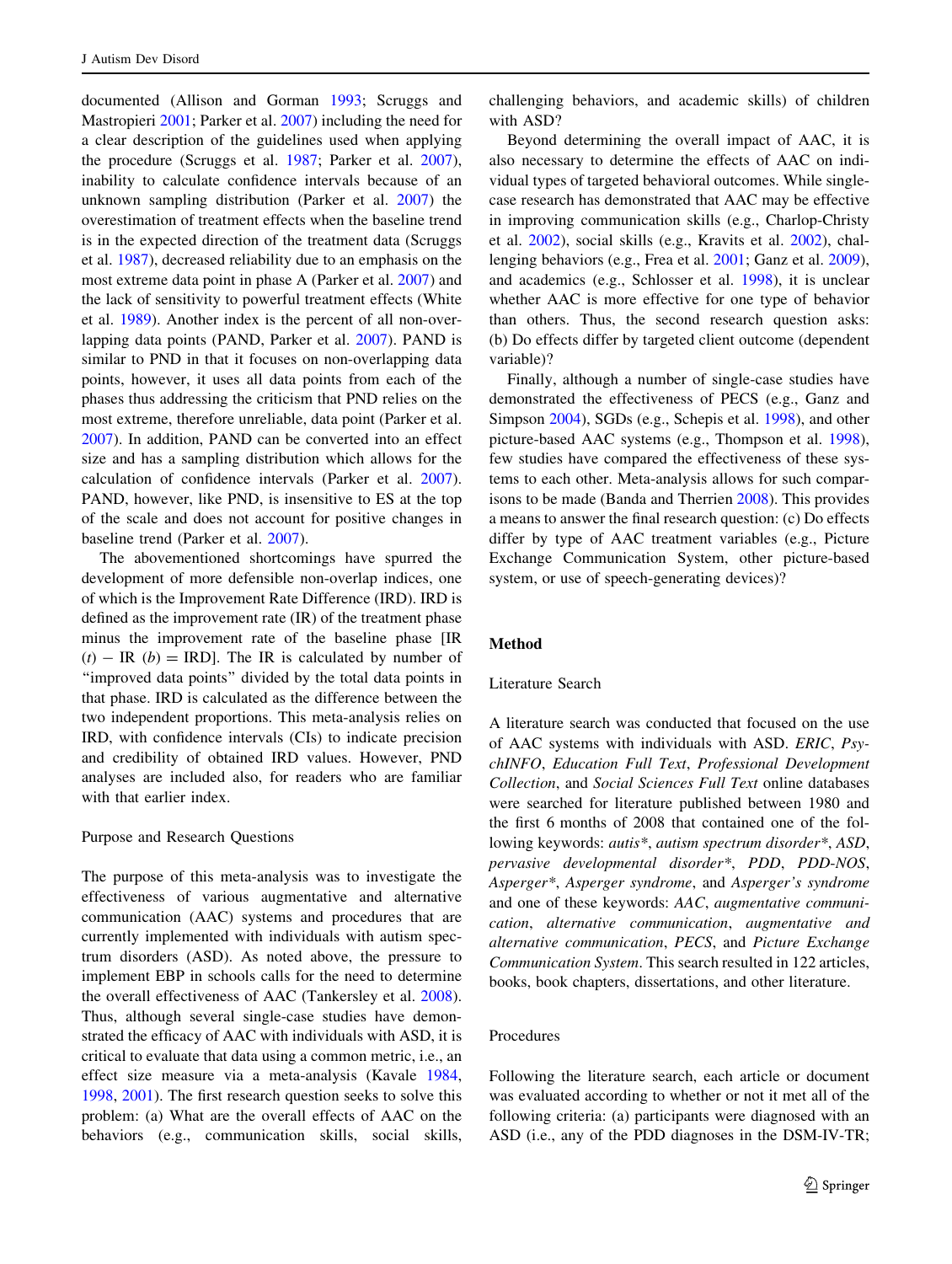American Psychiatric Association [2000\)](#page-12-0); (b) outcome measures included one or more of these: social skills, adaptive behavior, challenging behavior, communication, and academic skills; (c) interventions included aided AAC system (e.g., PECS, SGDs, voice output communication aids, picture-point systems); (d) study employed a singlecase research design demonstrating experimental control (i.e., reversal, multiple-baseline, alternating treatment); (e) no dichotomous dependent variables (e.g., yes/no, 0/1) used; (f) data were displayed as line graphs; (g) articles were published in peer-reviewed journals; and (h) articles were in English. Articles had to meet all of these criteria to be included in the meta-analysis. Although a few group studies have been published demonstrating the effects of AAC on individuals with ASD (e.g., Yoder and Stone [2006a](#page-14-0), [b\)](#page-14-0), these were excluded from this meta-analysis because it is not possible to meaningfully compare disparate types of data with a single effect size measure. Effect sizes from single case research are commonly two to three times larger than from group studies; thus they cannot be summarized statistically together (Beretvas and Chung [2008\)](#page-12-0).

Each document was independently evaluated by two of the authors to determine if it met each of the inclusion criteria. The majority of the documents that were eliminated were dissertations (i.e., not peer-reviewed publications), were descriptive articles (e.g., described how to implement PECS, were large group studies, or did not include participants with ASD. A small number of excluded documents were in Japanese or included single-case designs that did not demonstrate experimental control (e.g., Ganz et al.  $2008a$ ). In cases where inclusion judgments were in disagreement or one of the authors was unsure, a third author critiqued the article and the inclusion/exclusion decision made by two of the three authors stood. As a result, 24 articles were identified to include in the metaanalysis.

One of the authors then did a manual search of the articles referenced in the included articles. This search resulted in the inclusion of one additional article that met the aforementioned criteria. One article was later eliminated because the research design did not include the collection of baseline data with which to compare intervention results (Beck et al. [2008](#page-12-0)); thus, this meta-analysis includes the analysis of 24 single-case studies.

# Data Extraction

Each of the 24 articles were summarized, including study design, brief participant descriptions (number, sex, age range, diagnosis), settings, intervention implemented, teaching method implemented, target behavioral outcomes, summary of the results, and overall quality of the research.

The categories for intervention implemented were determined post hoc, that is, following the gathering of articles and according to the easiest means of categorizing the types of AAC, based on categories commonly used by practitioners. SGDs included any electronic AAC system that included synthetic or natural (recorded) speech output. PECS included only those articles that specifically identified the intervention as following the PECS protocol (Frost and Bondy [2002](#page-12-0)). Finally, PIC included any other picturebased AAC system; that is, any AAC system that did not include electronic voice output and did not follow the PECS protocol of instruction and implementation.

The teaching method implemented included three categories. Child-led involved instruction that began only when the child initiated an interaction by displaying a behavioral indication that he or she wished to obtain the item (e.g., reached for, tried to grab, intently stared at the item) and instruction consisted of massed trials, often stimuli or controlled by the adult. Naturalistic generally fit the criteria for child-led, however, instruction took place during natural activities (e.g., free play, snack time); the adult did not strictly control access to the stimuli. Teacher-led involved one-on-one instruction in a contrived situation in which instruction was given with no clear behavioral indication that the child wished to obtain the item. Instruction was also considered teacher-led if the teacher led the communication situation with a prompt such as, ''what do you want," or, "time to make choices."

Horner et al. [\(2005](#page-12-0)) suggestions for determining the quality of research were considered. As a result, the overall quality of research column in Table [1](#page-4-0) includes the number of phase change comparisons as well as the range of calculated IRD results for each article. According to Horner et al. [\(2005](#page-12-0)), a minimum of three phase changes demonstrating experimental control is required in studies considered to be high quality. Horner et al. [\(2005](#page-12-0)) describe seven quality indicators to determine whether or not individual single-case studies should be considered to be credible: (a) participant and setting descriptions; (b) independent variables; (c) dependent variables; (d) baseline measurement; (e) experimental control, or internal validity; (f) external validity; and (g) social validity.

Overall, the studies included in this meta analysis meet most of the Horner et al. criteria, particularly replicable descriptions of participants and settings, replicable description of and systematic manipulation of the independent variable(s), measurement and description of the dependent variable(s), collection of and high overall interobserver agreement, replicable description of baseline conditions and collection of baseline data (although some of the studies included only two to three baseline data points for some participants; e.g., Ganz et al. [2008b\)](#page-12-0), and single-case designs demonstrating experimental control.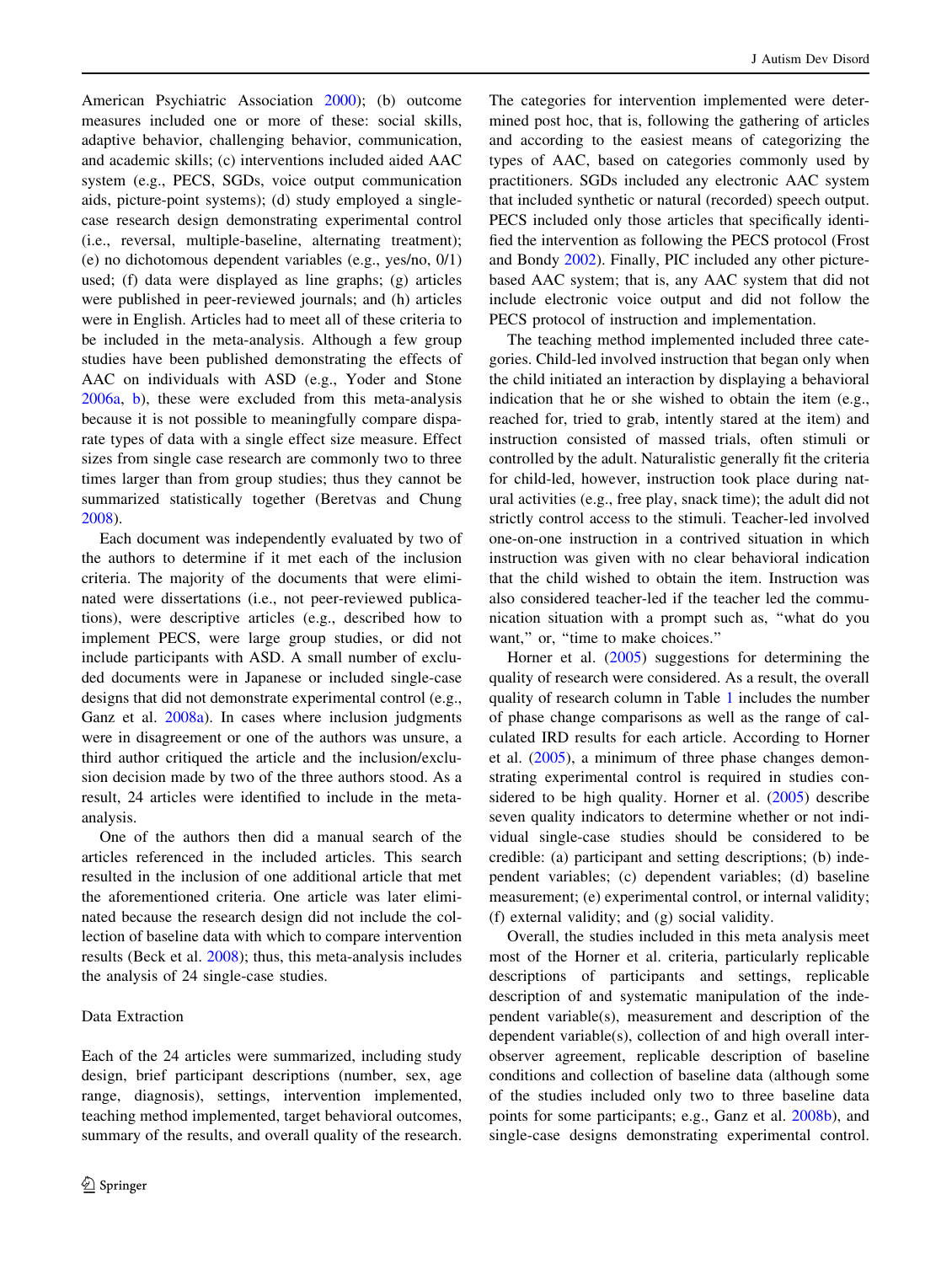<span id="page-4-0"></span>

| Table 1 Summaries of articles included in the analysis |                                                                                       |                                                           |                                                  |                                                  |                                                                                                                                       |                                                                                                                                                           |                                                             |
|--------------------------------------------------------|---------------------------------------------------------------------------------------|-----------------------------------------------------------|--------------------------------------------------|--------------------------------------------------|---------------------------------------------------------------------------------------------------------------------------------------|-----------------------------------------------------------------------------------------------------------------------------------------------------------|-------------------------------------------------------------|
| Authors                                                | Single-case design                                                                    | Participant(s)                                            | Setting                                          | teaching method<br>Intervention &                | Target behavioral<br>outcome(s)                                                                                                       | Summary of results                                                                                                                                        | Quality of research                                         |
| Angermeier et al.<br>(2008)                            | across participants<br>multiple baseline<br>combined with<br>Alternating<br>treatment | Four boys; ages<br>AUT, PDD<br>$6-9$ years;               | assessment suite)<br>School (private             | PECS; child-led                                  | Percentage of correct<br>picture requests                                                                                             | mastery for phase I & II<br>All participants achieved<br>symbols. Phase III was<br>with similar results for<br>both PCS and Bliss<br>less consistent      | IRD Range of (.00-<br>3 phase change<br>Comparisons<br>(68) |
| Newchok (2005)<br>Buckley and                          | Reversal                                                                              | 7 years; AUT<br>One boy; age                              | assessment suite)<br>School (private             | PIC; teacher-led                                 | Percentage of intervals with<br>aggression and picture<br>exchanges                                                                   | aggressive behavior. Low<br>more effective than high<br>FCT plus extinction was<br>effective in decreasing<br>effort conditions were<br>effort conditions | IRD range: (.91-.99)<br>3 phase change<br>comparisons       |
| Charlop-Christy et al. Multiple baseline<br>(2002)     | across participants                                                                   | Three boys; ages<br>$3-12$ years;<br><b>AUT</b>           | classrooms; home<br>Therapy rooms;               | PECS; child-led,<br>naturalistic,<br>teacher-led | communication skills and<br>Frequency and percentage<br>challenging behaviors<br>of intervals of social-                              | communication increased<br>all PECS phases. Social<br>All participants mastered<br>behaviors decreased<br>while challenging                               | IRD range: (.00-.99)<br>32 phase change<br>comparisons      |
| Drager et al. (2006)                                   | Multiple baseline<br>across sets of<br>symbols                                        | One boy and one<br>4 years; AU7<br>girl; age              | Day care center;<br>therapy rooms                | PIC; teacher-led,<br>naturalistic                | symbol comprehension<br>and symbol production<br>Frequency of correct                                                                 | had a positive impact on<br>Aided language modeling<br>all measured skills                                                                                | IRD range: (.40-.99)<br>12 phase change<br>comparisons      |
| Frea et al. (2001)                                     | Multiple baseline<br>across settings                                                  | 4 years; AUT<br>One boy; age                              | Classroom (general<br>preschool)<br>education    | PIC; child-led,<br>naturalistic                  | Frequency of disruptive<br>behaviors and picture<br>exchanges                                                                         | communication skills<br>Disruptive behaviors<br>decreased and<br>increased                                                                                | IRD range: (.75-.99)<br>4 phase change<br>comparisons       |
| Ganz and Simpson<br>(2004)                             | Changing criterion                                                                    | Two boys and<br>one girl; ages<br>$3-7$ years;<br>AUT, DD | Classrooms (general PECS; child-led<br>education |                                                  | Percentage of independent<br>picture requests, average<br>percentage of trials with<br>non-word vocalizations<br>words per trial, and | generalized to other adults<br>progress toward mastery<br>verbal utterances. Skills<br>of PECS exchanges and<br>All participants made                     | IRD range: (.09-.47)<br>3 Phase change<br>comparisons       |
| Ganz et al. (2008b)                                    | across participants<br>Multiple baseline                                              | one girl; ages<br>Two boys and<br>3-5 years;<br>AUT, DD   | Homes                                            | PECS; child-led                                  | intelligible words per trial<br>Percentage of independent<br>picture exchanges and<br>word approximations,<br>average number of       | participant showed little<br>participants reached<br>Two out of the three<br>mastery. The final<br>progress                                               | IRD range: (.84-.98)<br>6 Phase change<br>comparisons       |
| Johnston et al. (2003) Multiple probe                  | across participants                                                                   | Three boys; ages<br>AUT, DD,<br>4-5 years;<br>PDD         | Classroom (special<br>preschool)<br>education    | PIC; naturalistic                                | Percentage of correct use of<br>communication skills                                                                                  | request entrance into play<br>Participants were able to<br>using pictures                                                                                 | RD range: (.42-.50)<br>3 Phase change<br>comparisons        |
|                                                        |                                                                                       |                                                           |                                                  |                                                  |                                                                                                                                       |                                                                                                                                                           |                                                             |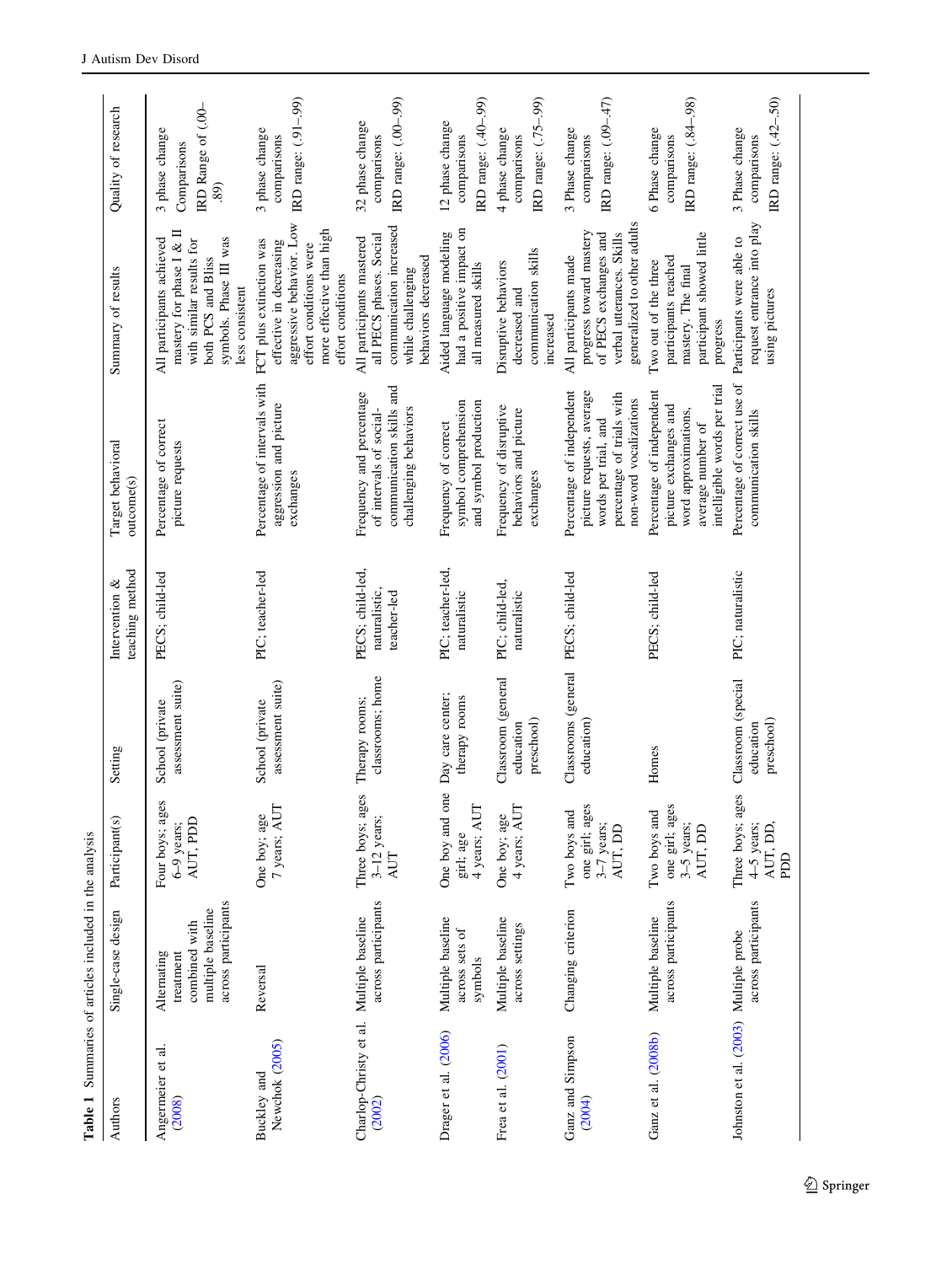| Table 1 continued                       |                                          |                                                                 |                                               |                                   |                                                                                                                                                  |                                                                                                                                                                            |                                                        |
|-----------------------------------------|------------------------------------------|-----------------------------------------------------------------|-----------------------------------------------|-----------------------------------|--------------------------------------------------------------------------------------------------------------------------------------------------|----------------------------------------------------------------------------------------------------------------------------------------------------------------------------|--------------------------------------------------------|
| Authors                                 | Single-case design                       | Participant(s)                                                  | Setting                                       | teaching method<br>Intervention & | Target behavioral<br>outcome(s)                                                                                                                  | Summary of results                                                                                                                                                         | Quality of research                                    |
| Kravits et al. (2002) Multiple baseline | across settings                          | 6 years; AUT<br>One girl; age                                   | Home; classroom<br>education)<br>(general     | PECS; child-led                   | Frequency of spontaneous<br>language and social<br>interaction                                                                                   | increased in two of three<br>Spontaneous verbalization<br>settings. Verbalizations<br>interaction increased in<br>increased across PECS<br>areas and social<br>one setting | IRD range: (.82-.92)<br>3 Phase change<br>comparisons  |
| Lund and Troha<br>(2008)                | across participants<br>Multiple baseline | one girl; ages<br>AUT, DD, VI<br>$12-17$ years;<br>Two boys and | Classroom (self-<br>contained)                | PECS; child-led                   | Percentage of correct<br>requests                                                                                                                | completed all phases. The<br>showed improvement but<br>One of three participants<br>other two participants<br>did not reach mastery                                        | IRD range: (.50-.61)<br>3 Phase change<br>comparisons  |
| Marckel et al.<br>(2006)                | across descriptors<br>Multiple baseline  | 4<br>Two boys; ages<br>and 5 years;<br>$\mathsf{A}\mathsf{UT}$  | Home                                          | PECS; child-led                   | Frequency of independent<br>requests with adjective<br>improvisation                                                                             | requests improved. Skills<br>generalized across items,<br>Number of improvised<br>settings and people                                                                      | IRD range: (.67-1.0)<br>6 Phase change<br>comparisons  |
| Nunes and Hanline<br>(2007)             | Multiple baseline<br>across routines     | 6 years; AUT<br>One boy; age                                    | Home                                          | PIC; naturalistic                 | imitative responses, use<br>communication turns,<br>verbalizations or<br>vocalizations<br>of AAC, and<br>Frequency of                            | Rate of AAC use and verbal<br>was shown for imitative<br>increased. No increase<br>initiated responses<br>responses                                                        | IRD range: (.00-1.0)<br>10 Phase change<br>comparisons |
| Olive et al. (2007)                     | Multiple probe                           | Three boys; ages<br>AUT, PDD<br>3-5 years;                      | Classroom (general<br>preschool)<br>education | SGD; naturalistic                 | Frequency of correct SGD<br>use, gesture or sign use,<br>request, prompted SGD<br>request, incorrect SGD<br>and verbalization or<br>vocalization | All participants displayed<br>requesting and use of<br>an increase in total<br><b>GD</b>                                                                                   | IRD range: (.51-1.0)<br>7 phase change<br>comparisons  |
| Olive et al. (2008)                     | Multiple baseline                        | 4 years; AUT<br>One girl; age                                   | Home                                          | SGD; Naturalistic                 | attention, correct pronoun<br>Frequency of challenging<br>behavior, requesting<br>use, and incorrect<br>pronoun use                              | decreased and use of<br>Challenging behaviors<br>VOCA increased                                                                                                            | IRD range: (.29-1.0)<br>8 Phase change<br>comparisons  |
| Reichle et al. (2005) Multiple probe    |                                          | 40 years; AUT,<br>One man; age<br><b>BD</b>                     | Home                                          | PIC; teacher-led                  | Percentage of picture<br>requests                                                                                                                | Requests for help and task<br>completion increased                                                                                                                         | RD range: (.00-.20)<br>3 phase change<br>comparisons   |
| Schepis et al. (1998) Multiple probe    | across participants<br>and time          | one girl; ages<br>3–5 years;<br>Three boys and<br>AUT           | Classroom (self-<br>contained                 | SGD; naturalistic                 | Number of communicative<br>interactions per minute                                                                                               | interactions using VOCA<br>All participants displayed<br>communicative<br>an increase in                                                                                   | RD range: $all = 1.0$<br>6 phase change<br>comparisons |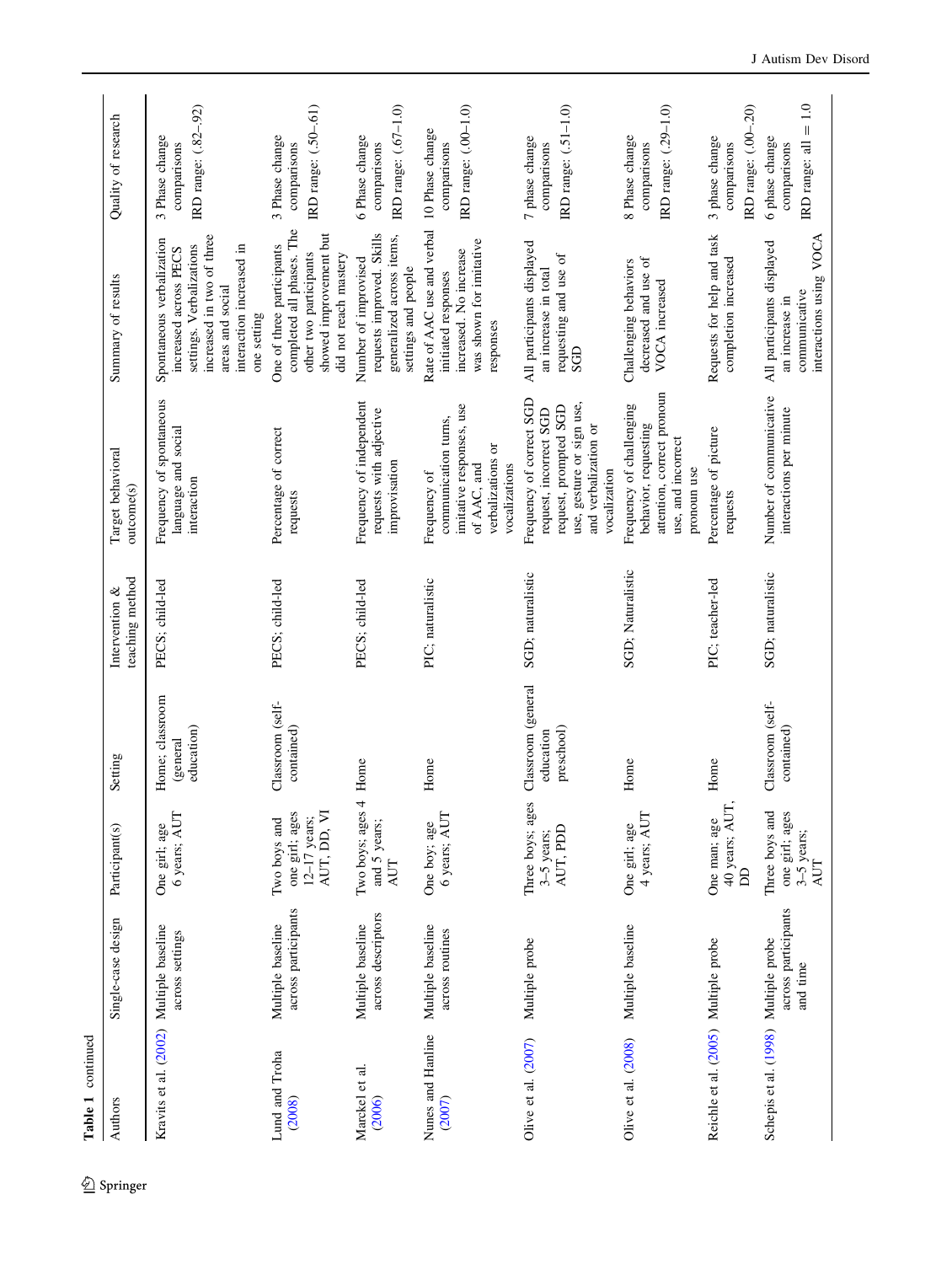| Table 1 continued                        |                                  |                                                                     |                                                                          |                                   |                                                                          |                                                                                                                                                                            |                                                                  |
|------------------------------------------|----------------------------------|---------------------------------------------------------------------|--------------------------------------------------------------------------|-----------------------------------|--------------------------------------------------------------------------|----------------------------------------------------------------------------------------------------------------------------------------------------------------------------|------------------------------------------------------------------|
| Authors                                  | Single-case design               | Participant(s)                                                      | Setting                                                                  | teaching method<br>Intervention & | Target behavioral<br>outcome(s)                                          | Summary of results                                                                                                                                                         | Quality of research                                              |
| Schlosser et al.<br>(1998)               | Adapted alternating<br>treatment | 10 years; AUT<br>One boy; age                                       | classroom (self-<br>School library;<br>contained)                        | SGD; teacher-led                  | Percentage of words spelled<br>correctly and correct<br>letter sequences | Speech output alone and in<br>highest increase in correct<br>feedback lead to the<br>spelling and letter<br>combination with<br>sequences                                  | IRD range: (.00-1.0)<br>22 Phase change<br>comparisons           |
| Schlosser et al.<br>(2007)               | Alternating<br>treatment         | Five boys; ages<br>$8-10$ years;<br>AUT, DD                         | Classroom (self-<br>contained)                                           | SGD; teacher-led                  | elicited vocalizations<br>requests and correct<br>Percentage of correct  | other condition. Only one<br>improvement in correct<br>All participants showed<br>requests in one or the<br>elicited vocalizations<br>student improved in                  | IRD range: (.80-.89)<br>6 Phase change<br>comparisons            |
| Blischak (2004)<br>Schlosser and         | Adapted alternating<br>treatment | Four boys; ages<br>$8-12$ years;<br>AUT                             | Classroom (self-<br>contained)                                           | SGD; teacher-led                  | Percentage of words spelled<br>correctly and correct<br>letter sequences | reached criterion in one or<br>the other intervention<br>All four participants<br>method                                                                                   | IRD range: (.00-1.0)<br>24 Phase change<br>comparisons           |
| Sigafoos et al. (2004) Multiple baseline | across participants              | One boy and one<br>woman; ages<br>16 and 20;<br>AUT, DD,<br>PDD, HI | Vocational training<br>classroom (self-<br>program office;<br>contained) | SGD; naturalistic                 | Percentage of correct SGD<br>use                                         | generalized to other skills<br>SGD use increased and                                                                                                                       | 8 Phase change<br>comparisons<br>RD range:<br>$(.14-1.0)$        |
| Sigafoos et al. (2004) Delayed multiple  | baseline across<br>participants  | one girl; ages<br>Two boys and<br>$12-20$ years;<br>AUT, PDD        | Vocational training<br>classroom (self-<br>program office;<br>contained) | SGD; teacher-led                  | Percentage of correct SGD<br>use                                         | All participants learned to<br>use the SGD and locate<br>immediately available<br>the device when not                                                                      | $= 1.0$<br>3 Phase change<br>IRD range: all<br>comparisons       |
| Thompson et al.<br>(1998)                | Reversal                         | 7 years; DD,<br>One boy; age<br>PDD                                 | Classroom in<br>hospital                                                 | PIC; teacher-led                  | intervals of challenging<br>Rate and percentage of<br>behavior           | Challenging behaviors were<br>communication skills<br>reduced as<br>increased                                                                                              | IRD range: (.00 &<br>2 phase change<br>comparisons<br>$\ddot{6}$ |
| Tincani (2004)                           | Alternating<br>treatment         | One boy and one<br>girl; ages 5 and<br>6 years; AUT,<br>DD, PDD     | Classroom (self-<br>contained)                                           | PECS; child-led                   | requests and vocalizations<br>Percentage of picture                      | while the other responded<br>One participant responded<br>more strongly to PECS<br>more positively to sign<br>language. Vocalization<br>increased for both<br>participants | IRD range: (.73-1.0)<br>8 Phase change<br>comparisons            |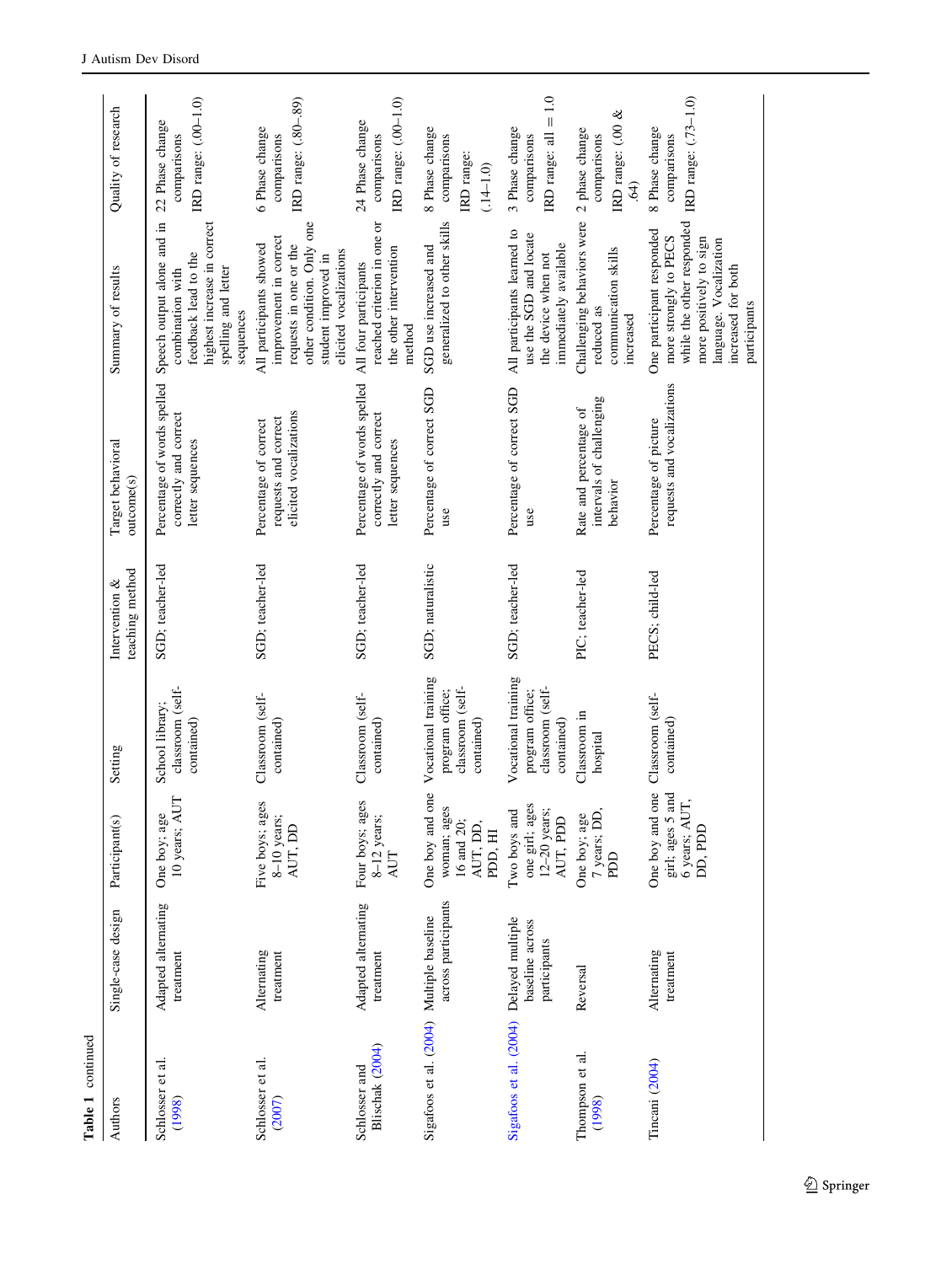| Table 1 continued                                                          |                                   |                                 |                                                  |                                      |                                                   |                                                                                                                                                                                                                                                                                                                                                                                                                                                                                              |                           |
|----------------------------------------------------------------------------|-----------------------------------|---------------------------------|--------------------------------------------------|--------------------------------------|---------------------------------------------------|----------------------------------------------------------------------------------------------------------------------------------------------------------------------------------------------------------------------------------------------------------------------------------------------------------------------------------------------------------------------------------------------------------------------------------------------------------------------------------------------|---------------------------|
| Authors                                                                    | Single-case design Participant(s) |                                 | Setting                                          | teaching method<br>Intervention $\&$ | Target behavioral<br>outcome(s)                   | Summary of results                                                                                                                                                                                                                                                                                                                                                                                                                                                                           | Quality of<br>research    |
| Tincani et al. (2006) (two Multiple baseline<br>studies within one article | across participants 10 and        | Two boys; ages<br>11 years; AUT | classroom (self-<br>Separate room;<br>contained) | PECS; child-led                      | picture requests and<br>vocalizations             | Percentage of independent Both participants mastered 4 Phase change<br>phases I-IV of PECS. One comparisons<br>participant displayed<br>vocalizations during<br>phase IV                                                                                                                                                                                                                                                                                                                     | IRD range:<br>$(.00-1.0)$ |
|                                                                            | Alternating<br>treatment          | 9 years; AUT<br>One boy; age    | classroom (self-<br>Separate room;<br>contained) | PECS; Child-led                      | Percentage of vocalizations Vocalizations reached | contingent reinforcement<br>mastery only in the<br>phase                                                                                                                                                                                                                                                                                                                                                                                                                                     |                           |
| PECS = Picture Exchange Communication System, PIC $=$<br>:ਰ<br>ਕ           |                                   |                                 |                                                  |                                      |                                                   | picture-based communication system/technique other than PECS, SGD = speech-generating device, voice output communication<br>cognitive/intellectual impairment, HI = hearing impairment, PDDNOS = pervasive developmental disorder-not otherwise specified, VI = visual impairment. Intervention codes:<br>Diagnostic codes: AUT = autism/autistic disorder only (or only co-morbid with speech-language impairment), DD = developmental delay, developmental disability, mental retardation, |                           |

J Autism Dev Disord

However, as illustrated by Table [1,](#page-4-0) some studies that were included did not individually meet the criteria for experimental control (e.g., reversal designs with a single participant and no replication across participants, settings, or materials; e.g., Buckley and Newchok [2005\)](#page-12-0). Although the dependent variables measured were all socially valid and important skills, many of the included studies did not measure social validity (e.g., Lund and Troha [2008](#page-12-0); Schlosser et al. [1998\)](#page-13-0). Seven of the included studies did include measures of social validity (Buckley and Newchok [2005](#page-12-0); Johnston et al. [2003;](#page-12-0) Kravits et al. [2002;](#page-12-0) Marckel et al. [2006](#page-12-0); Olive et al. [2008;](#page-13-0) Schlosser and Blischak [2004](#page-13-0) ; Tincani [2004](#page-14-0)).

# Measurement of Effect Sizes

Line graphs pertaining to the dependent variables were analyzed to determine a ''magnitude of change index,'' or ''effect size,'' called the Improvement Rate Difference (IRD; Parker et al. [2009\)](#page-13-0). IRD has several advantages over other effect size indices including the use of simple calculations, the ability to supplement the visual analysis of graphed data, easily obtained confidence intervals, few distribution assumptions and application to complex single-subject designs and multiple data points (Parker et al. [2009](#page-13-0)). The application of IRD to single case research is quite new (Schneider et al. [2008\)](#page-13-0); however, IRD is modeled after the ''risk difference'' from medical research (Armitage et al. [2002;](#page-12-0) Altman [1999;](#page-12-0) Sackett et al. [1997](#page-13-0)), which is promoted as a summary of treatment efficacy [\(http://www.cochrane.org/](http://www.cochrane.org/)) by the prestigious Cochrane Collaboration ([2006\)](#page-12-0) for evidence-based medicine. IRD has been applied in at least two previous meta-analyses of single case research. It was applied with PAND in a metaanalysis of social skills interventions for children with autism (Schneider et al. [2008\)](#page-13-0), and for academic interventions with students with behavior disorders (Vannest et al. [2010\)](#page-14-0).

IRD is the difference or change in percent of high scores from baseline to intervention phase (Buckley and Newchok [2005](#page-12-0); Thompson et al. [1998\)](#page-14-0). For example, if baseline has 16% high scores, and the treatment phase has 83% high scores, IRD will be  $.83 - .16 = .67$ . A high score in the baseline is one which is above some B scores, and a low score in intervention phase is one which is below some phase A scores. If all phase B scores are above all phase A scores, IRD equals 1.00. If scores in A and B are both at the same level, IRD equals zero. On a sample of 364 published data series (Parker et al. [2009](#page-13-0)), Percentage of Non-overlapping Data (PND) and IRD values were compared (PND, IRD): 10th percentile: .00, .37; 25th percentile: .25, .48; 50th percentile: .67, .72; 75th percentile: .94, .90; 90th percentile: 1.0, 1.0. Thus, neither PND nor IRD were able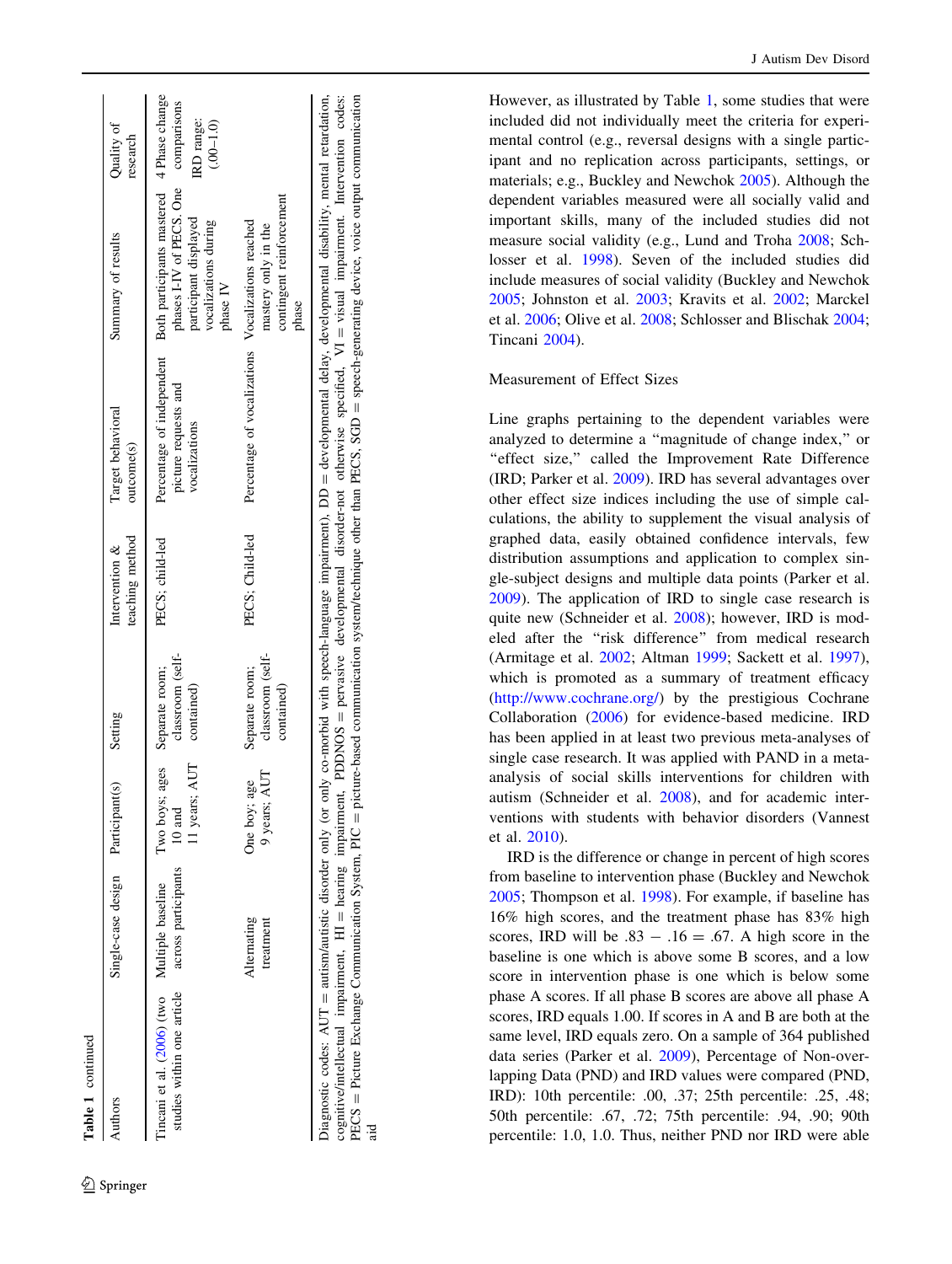to discriminate among the most successful interventions. IRD could discriminate among the least successful interventions, but PND could not.

The IRD has a maximum value of 1.00 (no data-overlap between phases), and a chance-level of .50, which means that half of the phase A scores are larger than half of the B scores, which would be chance level change between phases. If users so wish, the IRD can be easily converted to a 0–100 range, where zero indicates chance level  $(2 * IRD<sub>old</sub> - 100 =$ IRDnew) (Parker et al. [2009](#page-13-0)). Parker et al. interpreted IRD scores by comparing IRD calculations to visual analysis of data for 166 single case data sets, suggesting the following guidelines: IRD of approximately .50 or lower indicates small or questionable effects, IRD scores between approximately .50 and .70 are considered moderate effects, and IRD scores of approximately .70 or .75 or higher are considered to be large or very large effects. See Parker et al. for more detailed directions and examples for calculating IRD.

## IRD Calculations

IRD calculations and their 84% confidence intervals for each research question are specified in Table 2. A confidence interval (CI) is a necessity for effect sizes, especially with small N studies (Thompson [2002,](#page-14-0) [2007](#page-14-0); Fidler and Thompson [2001;](#page-12-0) Fowler [1985](#page-12-0)). The CI describes the degree of precision of an obtained score (the IRD, in this case). For an obtained IRD of .71, and a 90% CI of  $.62 \ll .71 \gg .80$ , we can be 90% certain that the true IRD lies somewhere between .62 and .80.

The 84% CI has very useful properties. First, for judging the precision of an individual IRD, an 84% confidence limit is liberal enough to permit decision-making within a clinical setting (e.g., changing or intensifying treatments) when those decisions are not high-stakes. But more importantly, comparing two 84% CIs for interval overlap is equivalent to making an inference test of differences at  $p = .05$  (Schenker and Gentleman [2001;](#page-13-0) Payton et al. [2003;](#page-13-0) Browne [1979;](#page-12-0) Goldstein and Healy [1995;](#page-12-0) Payton et al. [2000\)](#page-13-0). Thus, visual tests of significance are possible by comparing the CIs of any IRD pair in Figure [2.](#page-10-0)

Inter-Observer Agreement (IOA) for Effect Size Calculations

All of the 24 included articles had multiple IRD phase comparisons. For example, several studies included multiple clients and targeted outcomes. This resulted in a total of 191 individual IRD calculations. One hundred twentytwo (64%) were independently calculated by two of the authors. IOA was calculated by dividing the number of agreements (111) by the total number of IRD calculations (122) and multiplying by 100, resulting in an overall IOA of 91%. Disagreements were discussed and recalculated until both authors agreed. Once a high rate of agreement was attained (over 90%), the remaining IRD calculations were made by one author. The few errors that existed were due to difficult to view crowded graphs, counting errors, and incorrect hand calculations. PND was calculated for each comparison as well. Twenty percent were independently calculated by two of the authors, resulting in an overall IOA of 97%

# **Results**

Descriptive Summary of Studies Included in the Analyses

#### Participants

Overall, 58 individuals participated in the studies. Thirtyseven (64%) of the participants had a diagnosis or met diagnostic criteria for autistic disorder; four (7%) were diagnosed with PDD-NOS; seven (12%) were diagnosed with autism and other developmental disabilities (e.g., intellectual disability); four (7%) had diagnoses of PDD-NOS and developmental disabilities; and five (9%) had diagnoses of autism, developmental disabilities, and sensory impairments (e.g., hearing impairments). Regarding age, 27 (47%) of the participants were preschool-aged (up to age 5 years), 18 (31%) were elementary-aged (ages 6–10 years), 7 (12%) were secondary-school aged (ages

Table 2 Summary of effect size results for combined effects, targeted behavioral outcomes, and intervention types

| Combined                     |                                       | 0.99 | $0.98 - 0.99$ |
|------------------------------|---------------------------------------|------|---------------|
| Targeted behavioral outcomes | Communication                         | 0.99 | $0.99 - 0.99$ |
|                              | Social skills                         | 0.90 | $0.84 - 0.95$ |
|                              | Academics (Spelling)                  | 0.79 | $0.76 - 0.82$ |
|                              | Challenging behaviors                 | 0.80 | $0.76 - 0.84$ |
| Intervention types           | Picture exchange communication system | 0.99 | $0.98 - 0.99$ |
|                              | Other picture-based AAC systems       | 0.61 | $0.57 - 0.64$ |
|                              | Speech-generating devices             | 0.99 | $0.99 - 1.00$ |

IRD IRD CI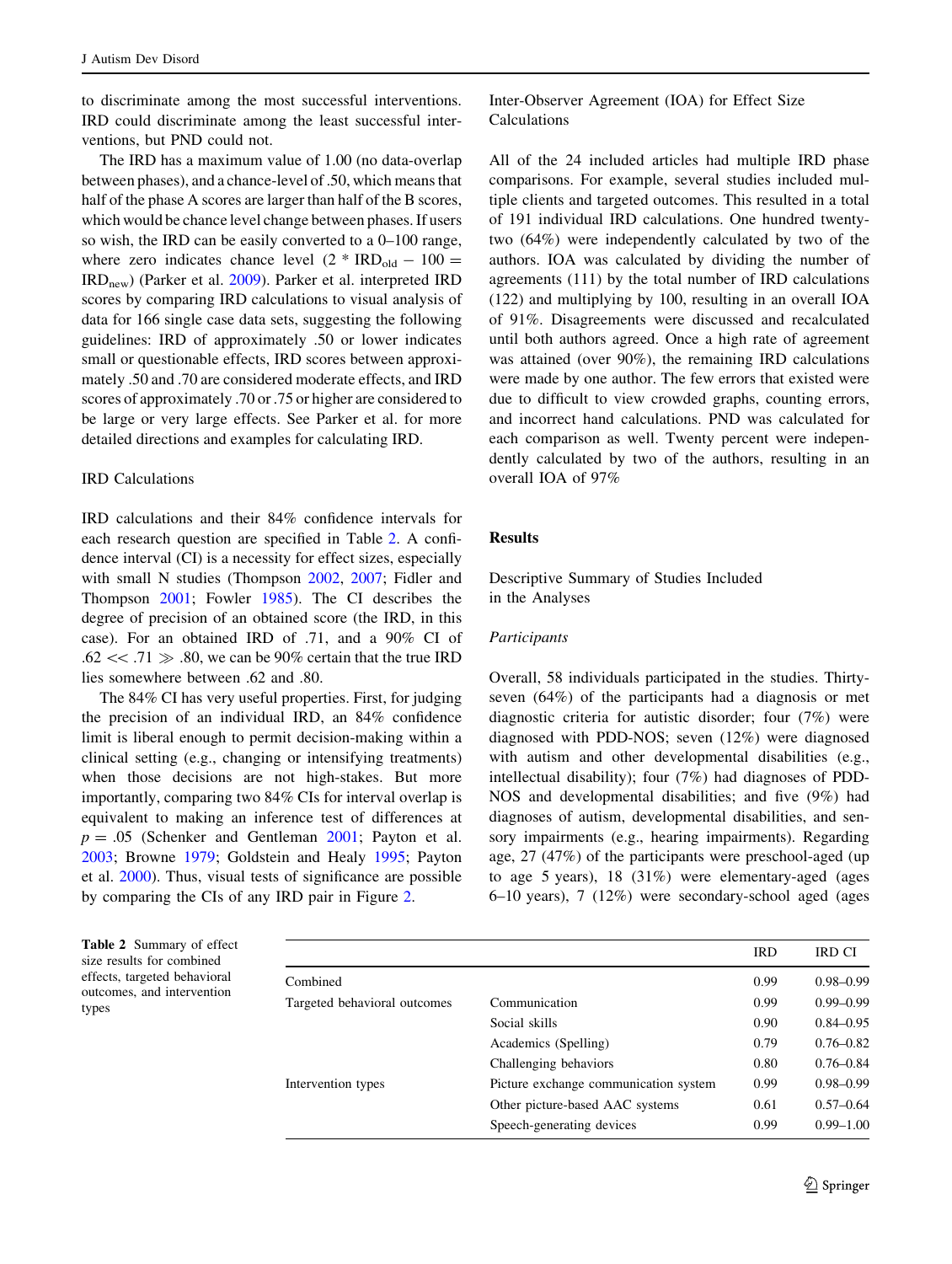11–15 years), and 6 (10%) were categorized as young adults or adults (over age 15 years).

# Settings

The studies were conducted in various settings. Fifteen (63%) of the 24 studies were conducted in schools or school-like settings (e.g., clinics with classroom set-ups). Of those, 10 (42%) included treatment in self-contained special education classrooms; seven (29%) included treatment in separate, isolated rooms (e.g., therapy rooms, assessment suites); two (8%) included treatment within general education settings; and one (4%) was unspecific (e.g., classroom at participants' schools). Four (17%) studies were conducted in preschools for typically developing children. Seven (29%) were conducted in home settings. One (4%) study was conducted in a classroom within a hospital and one (4%) in the school library. Some of the studies included phases in multiple settings or participants within a single study were treated within different settings, thus, the percentages sum to greater than 100%.

# Targeted Behavioral Outcomes

The dependent variables investigated in the studies included communication skills (e.g., making requests verbally, with pictures, or via an SGD; symbol comprehension; nonword vocalizations); social interaction skills (e.g., spontaneous social initiations); academics (the only academic skill assessed was spelling); and challenging behaviors (e.g., aggression). Twenty of the studies (83%) investigated the effects of intervention on communication skills, two studies (8%) investigated effects on social skills, two (8%) investigated impact on academics, and five studies (21%) investigated challenging behaviors. Many of the studies included data on multiple dependent variables, so the sum of the percentages is greater than 100%.

It was hypothesized that because AAC interventions target communication skills, the treatments overall would have generally high effects on these skills. Further, while AAC interventions may not primarily target social skills, because communication and social interaction are linked (e.g., Carr and Felce [2007\)](#page-12-0), it was hypothesized that AAC interventions would have at least moderate effects on social skills as well. Challenging behaviors are often communicative in nature, thus, it was also hypothesized that for participants who engaged in challenging behaviors, AAC interventions may have some effect on challenging behaviors (Thompson et al. [1998](#page-14-0)). However, this would not be the case for every participant, some of whom engaged in challenging behaviors for functions other than communicating requests for preferred items or activities, which are the primary target behaviors of AAC interventions for individuals with ASD. For example, some participants may engage in challenging behaviors to escape interactions or for self-stimulation. Finally, individuals with ASD often have difficulties with academic tasks due to difficulties communicating, thus, it was hypothesized that AAC interventions may have moderate effects on academic skills.

# Intervention Types

The interventions included three categories of aided AAC systems: (a) PECS, (b) picture-based systems other than PECS, and (c) SGDs. Nine of the included studies (38%) involved implementation of PECS (Frost and Bondy [1994,](#page-12-0) [2002](#page-12-0)). Seven of the studies (29%) involved use of other aided, picture-based AAC systems (PIC). That is, these involved pointing to or exchanging pictures, but did not involve the same structured instructional protocol and had varied instructional procedures that did not have instructional manuals. The other eight studies (33%) involved the use of various procedures to teach participants to use SGDs. As with the PIC studies, the SGD studies did not adhere to a single instructional manual or protocol.

It was hypothesized that each of these interventions would have large effects on overall targeted behaviors. However, because PECS includes an instructional manual and protocol (Frost and Bondy [2002\)](#page-12-0) and the researchers and teachers who implemented PECS in the included studies typically had attended PECS training, it was anticipated that PECS would have larger effects than either of the other two intervention types, which were implemented following no single instructional protocol or instructional manual.

## Overall Effects of AAC on Targeted Behavioral Outcomes

The first research question was the simplest, asking about overall average effects of AAC, despite variations in targeted outcomes. An average effect size was computed by metaanalysis software (Meta module in NCSS, Hintze [2010\)](#page-12-0), by weighting individual IRD results by the inverse of their standard error (Wolf [1986](#page-14-0)). This is perhaps the most popular method of combining results in meta-analyses (Rosenberg et al.  $2000$ ; Rosenthal [1991\)](#page-13-0). Standard error is SD/sqrt(N), so two elements drove the weighting: N and SD. IRD results were weighted most heavily when scores had low variability and data series were long. When multiple clients within one study received identical treatments (IVs) and were measured on identical outcomes (DVs), their results were combined within-study for a single result with greater precision (because of the larger number of data points). The IRD calculated for overall effects of AAC (IRD =  $0.99$ ) indicates large effects. Further, the 84% confidence interval is narrow, strengthening the argument that the use of AAC has positive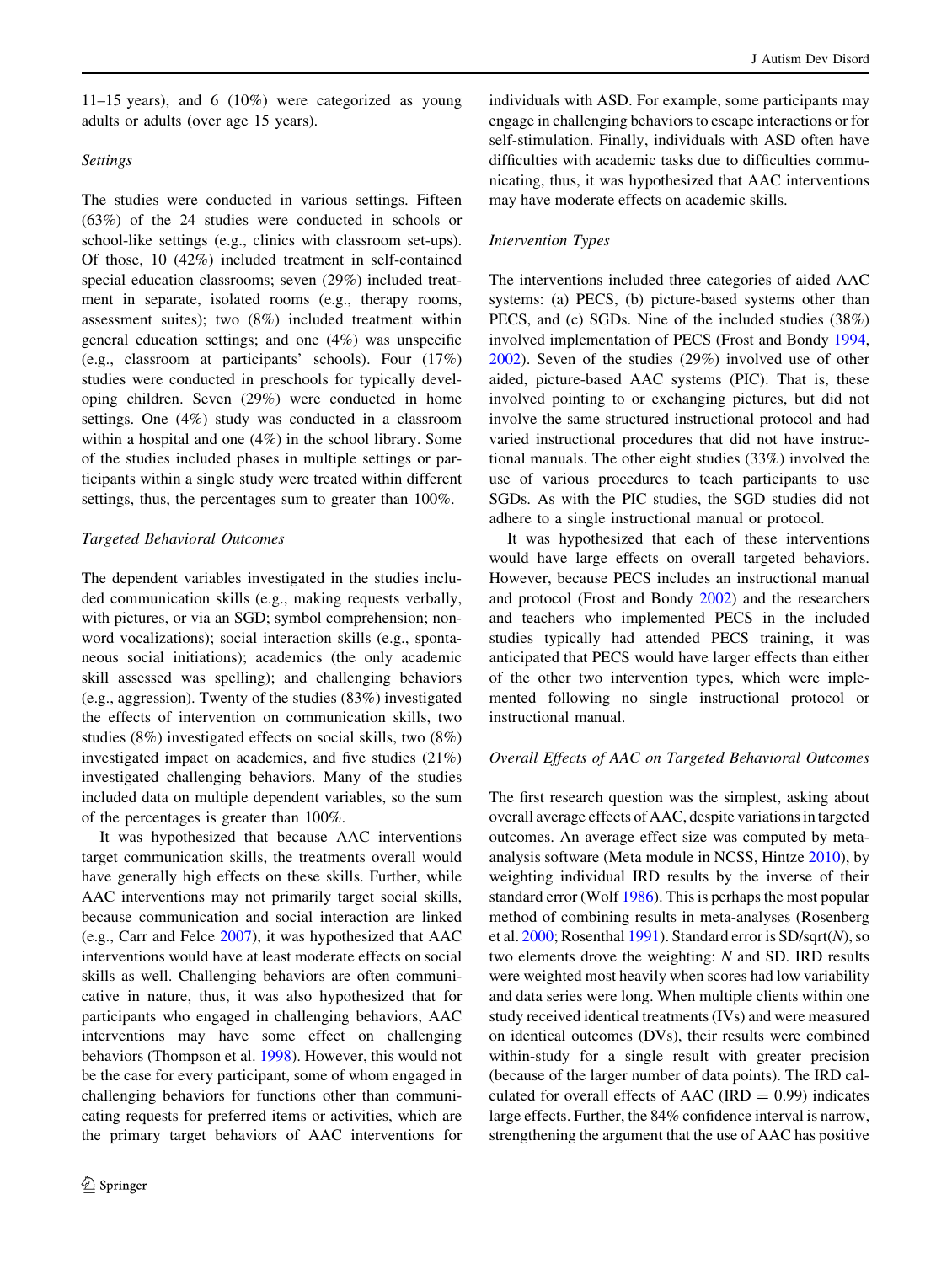<span id="page-10-0"></span>effects on behaviors of individuals with ASD. Overall PND calculations ranged from 0% to 100%, with a median of 76%, indicating that aided AAC is an effective treatment (Scruggs and Mastropieri [1998](#page-13-0)).

### Variation in Effects on the Targeted Client Outcomes

The IRD calculated for each broad behavioral category indicated large effects for all of the dependant variables (i.e., communication skills, social skills, academics, and challenging behaviors). However, the IRD for communication skills (0.99) is significantly higher than that for the other three variables, as demonstrated by the lack of overlap in the CIs for communication skills and each of the other variables. There is significant overlap in CIs for academics and challenging behaviors; however, social skills effects were significantly higher than those for academics, as demonstrated by the lack of overlap. Social skills effects appear to be higher than those for challenging behaviors, although there is a small amount of overlap between their CIs. Figure 1 illustrates the IRD and 84% CIs for targeted behaviors.

# Variation in Effect Dependent on Type of AAC Implemented

IRD calculations for the use of PECS and for the use of SGDs indicate large effects (0.99 for each); however, IRD for other picture-based AAC (0.61) use indicates only moderate effects. Further, as indicated by the significant overlap between the CIs for PECS and SGDs, neither shows significantly higher effects than the other. However, there is no overlap between the CIs for both PECS and SGDs and the confidence interval for other picture-based AAC, thus indicating that PECS and SGD use resulted in significantly higher effects than other picture-based systems. Figure 2 illustrates the IRD and 84% CIs for each





Fig. 2 IRD and 84% confidence intervals for AAC intervention type overall and by study

AAC intervention averaged and by individual study. There is significant variation across studies, particularly those studies in which other picture-based AAC interventions were implemented, contributing to the lower average IRD calculation for these types of interventions.

## Discussion

Overall, this meta-analysis indicates strong effects for aided AAC on targeted behavioral outcomes in individuals with ASD. The participants in AAC studies had autism far more often than other diagnoses or combinations of diagnoses, including others on the autism spectrum (i.e., PDD-NOS), and those with ASD in combination with developmental disabilities, with or without sensory impairments. The limited numbers of participants with PDD-NOS may be due to the presence of less severe communication deficits in this population as compared to those individuals with autism. Smaller numbers of participants with multiple disabilities may be due to the low incidence of these disabilities, particularly sensory impairments diagnosed comorbidly with ASD.

As would be expected, the most common behavioral outcomes targeted by the studies were communication skills; however, several of the studies investigated the Fig. 1 IRD and 84% confidence intervals for targeted behaviors impacts of AAC on other behaviors including challenging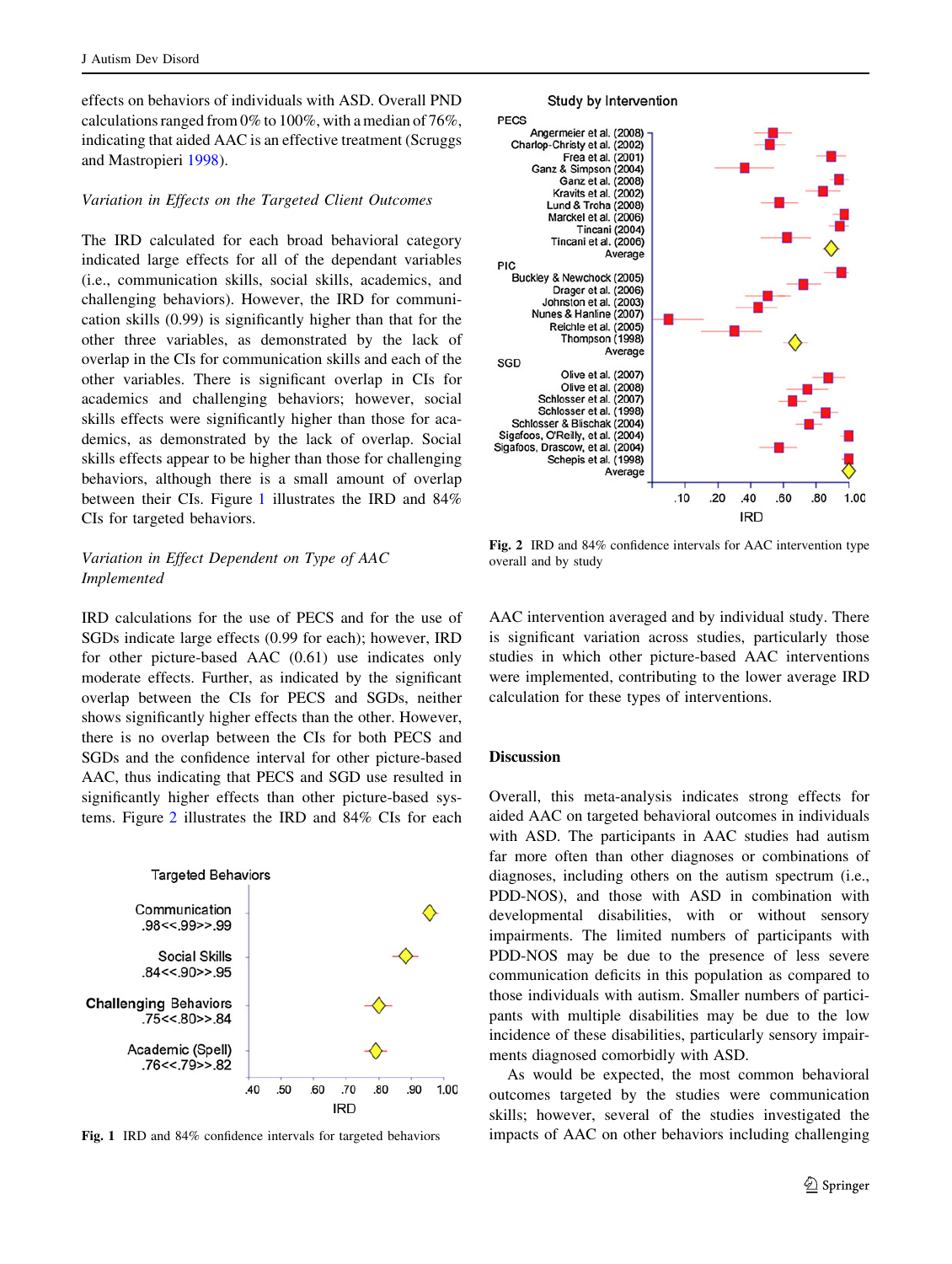<span id="page-11-0"></span>behaviors, social skills, and academic skills. As illustrated in Fig. [1](#page-10-0), the impact of AAC on communication skills appears to be greater than for other behavior categories; however, AAC seems to positively impact social skills, challenging behaviors, and spelling. Although the effects were not as strong as those for communication skills, it appears that improving communication may lead to improved social interaction and academics and decreased challenging behavior. It may be that because communication and social interaction are closely related, improvements in one results in related improvements in the other. Another explanation could be that AAC, though primarily targeting communication, also may address social interaction by teaching a social approach in order to communicate.

Further, when challenging behaviors function to communicate desire for an item or attention, or to escape an activity or attention, providing a more conventional means of communicating (e.g., simulated voice) may result in decreased challenging behaviors due to the efficiency of the new form of communication. For example, giving a picture to request candy may result in faster access to candy than a tantrum. Finally, improvements in academic skills may result from improved communication in individuals who might otherwise be able to perform such tasks if not for difficulty communicating knowledge.

Effect sizes calculated for social skills, academic skills (spelling), and challenging behaviors should be viewed with caution considering the small number of studies that investigated each of these variables. This points to the need for future research to investigate the effects of AAC on skills other than communication skills. Several more studies must be conducted before results may be metaanalyzed with confidence.

There was significant variation in IRD measures across studies, particularly for those involving implementation of other picture-based AAC strategies. The two studies with the lowest effect sizes (Reichle et al. [2005;](#page-13-0) Thompson et al. [1998\)](#page-14-0) involved single participants, which contributed to wide CIs as well. Further, these studies included participants with both developmental delays and autism. Further, the studies with the lowest effect sizes within each AAC category included some of those with the oldest participants (Lund and Troha [2008;](#page-12-0) Reichle et al. [2005;](#page-13-0) [Sigafoos et al. 2004\)](#page-13-0). Older participants who have not previously learned basic communication skills may be more difficult to teach as they age.

Future research should investigate several questions. In particular, additional research is needed to thoroughly evaluate the effects of AAC interventions on social skills, challenging behaviors, and academic skills. The effects on academic skills have rarely been investigated. Research is needed that investigates instructional elements of AAC interventions that are most effective. There may be several aspects of AAC intervention types, particularly PECS and SGDs, that are particularly effective, such as the use of pictures versus written words or the implementation of a standardized treatment protocol. Research should investigate if different types of symbols have an impact on targeted behavioral objectives, whether participants within particular ASD categories respond better to AAC interventions, and whether the age during which intervention commences impacts its effectiveness. Research is also warranted to teach out the differential effects of different types of AAC systems and instructional variables, such as symbol iconicity, display layouts and organization, selection techniques, and instructional procedures.

There were some limitations to this meta-analysis. Although we included several variables, beyond communication skills, in this investigation, of course, the effects on these outcomes were considered only when the researchers collected data on those target outcomes. Many of the included studies only measured communication skills; thus, these studies or others may have found different effects on these variables if they had been analyzed and interpretation of effects on these outcomes variables is limited. This metaanalysis was limited to single case studies; therefore, by excluding group studies, the scope of this investigation is reduced in that it does not summarize all available evidence on the effects of AAC interventions. Further, the authors recognize that there is a publication bias in favor of publishing studies with positive results; thus, it is a limitation that this meta-analysis only included published works and excluded unpublished dissertations and theses. This metaanalysis is limited in that it only included research on aided AAC interventions for individuals with ASD; thus, it did not investigate the effects of unaided AAC, such as manual sign language, which has been successfully implemented with individuals with ASD (e.g., Tincani [2004](#page-14-0)). The participants included in the studies were primarily preschool and elementary-aged; thus, this analysis is limited in its applicability to older individuals. Finally, some researchers may consider the use of 84% confidence intervals to be too generous; small numbers ( $N = 58$ ) in the study, the use of a new effect size measure, and wide confidence intervals requires readers to be cautious in interpreting the results of this analysis.

#### References

# References marked with an asterisk indicate studies included in the meta-analysis.

Allison, D. B., & Gorman, B. S. (1993). Calculating effect sizes for meta-analysis: The case of the single case. Behaviour Research and Therapy, 31, 621–631.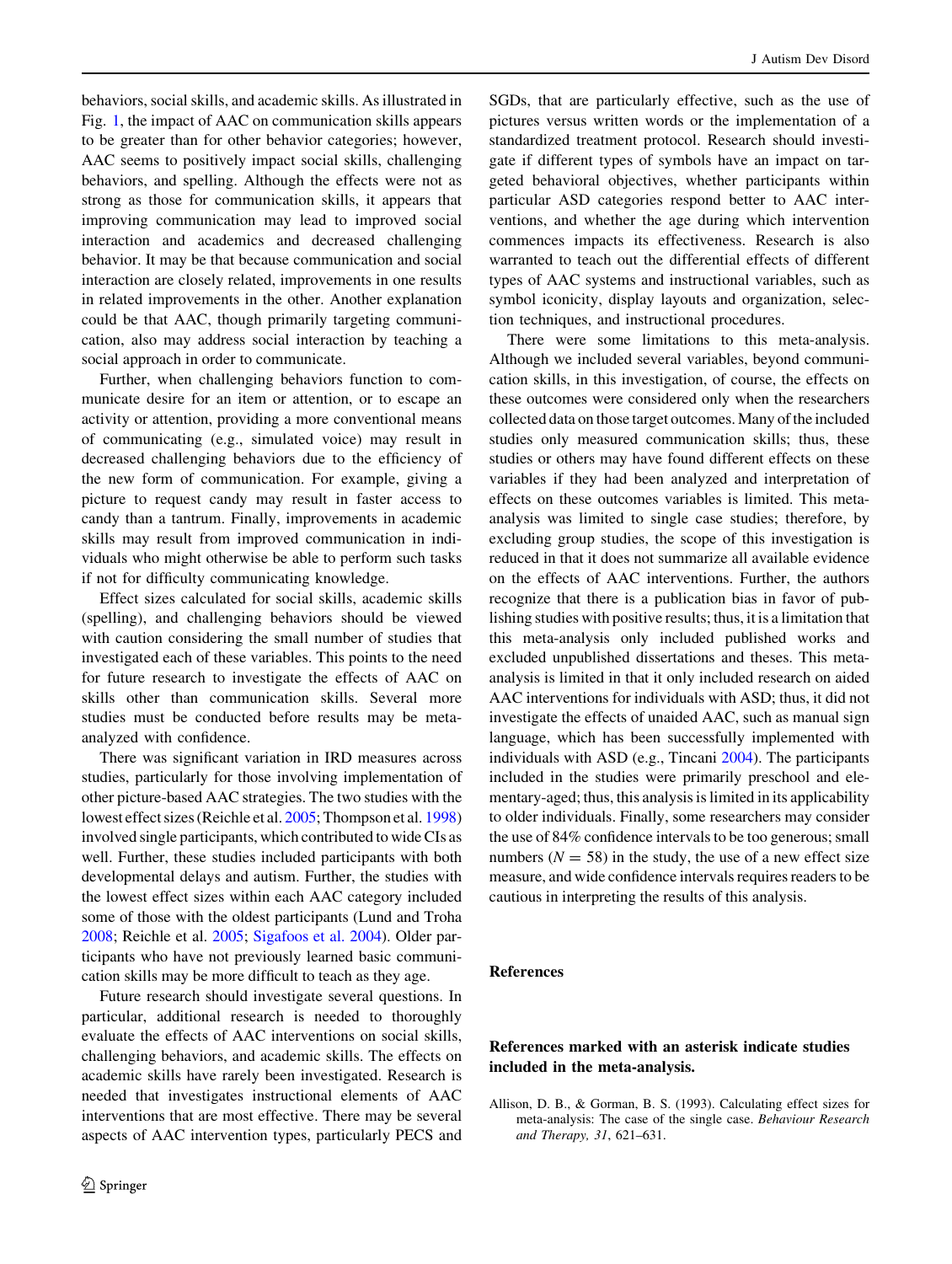- <span id="page-12-0"></span>Altman, D. G. (1999). Practical statistics for medical research. Bristol, UK: Chapman & Hall.
- American Psychiatric Association [APA]. (2000). Diagnostic and statistical manual of mental disorders (4th Ed., text rev.). Washington, DC: Author.
- American Speech-Language-Hearing Association [ASHA]. (1997). Augmentative and alternative communication (AAC). Retrieved from [http://www.asha.org/public/speech/disorders/AAC.htm.](http://www.asha.org/public/speech/disorders/AAC.htm)
- \*Angermeier, K., Schlosser, R. W., Luiselli, J. K., Harrington, C., & Carter, B. (2008). Effects of iconicity on requesting with the picture exchange communication system in children with autism spectrum disorder. Research in Autism Spectrum Disorders, 2, 430–446.
- Armitage, P., Berry, G., & Matthews, J. N. S. (2002). Statistical methods in medical research (4th ed.). Malden, Massachusetts: Blackwell Science.
- Banda, D. R., & Therrien, W. J. (2008). A teacher's guide to metaanalysis. Teaching Exceptional Children, 41, 66–71.
- Beck, A. R., Stoner, J. B., Bock, S., & Parton, T. (2008). Comparison of PECS and the use of a VOCA: A replication. Education and Training in Developmental Disabilities, 43, 198–216.
- Beretvas, S. N., & Chung, H. (2008). A review of single-subject design meta-analyses: Methodological issues and practice. Evidence-Based Communication Assessment and Intervention, 2, 129–141.
- Bondy, A., & Frost, L. A. (2002). A pictures worth: PECS and other visual communication strategies in autism. Bethesda, MD: Woodbine House.
- Browne, R. H. (1979). On visual assessment of the significance of a mean difference. Biometrics, 35, 657–665.
- \*Buckley, S. D., & Newchok, D. K. (2005). Differential impact of response effort within a response chain on use of mands in a student with autism. Research in Developmental Disabilities, 26, 77–85.
- Carr, D., & Felce, J. (2007). Brief report: The effects of PECS teaching to phase III on the communicative interactions between children with autism and their teachers. Journal of Autism and Developmental Disorders, 37, 724–737.
- Centers for Disease Control and Prevention (CDC). (2007). Prevalence of —autism spectrum disorders—Autism and Developmental Disabilities Monitoring Network, 14 Sites, United States, 2002. MMWR SS 2007; 56(No.SS-1). Retrieved August 28, 2009, from [http://www.cdc.gov/mmwr/preview/mmwrhtml/](http://www.cdc.gov/mmwr/preview/mmwrhtml/ss5601a2.htm) [ss5601a2.htm.](http://www.cdc.gov/mmwr/preview/mmwrhtml/ss5601a2.htm)
- \*Charlop-Christy, M. H., Carpenter, M., Le, L., LeBlanc, L. A., & Kellet, K. (2002). Using the picture exchange communication system (PECS) with children with autism: Assessment of PECS acquisition, speech, social-communication behavior, and problem behavior. Journal of Applied Behavior Analysis, 35, 213–231.
- Cochrane Collaboration (2006). Retrieved May 18, 2006, from <http://www.cochrane.org/>.
- \*Drager, K. D. R., Postal, V. J., Carrolus, L., Castellano, M., Gagliano, C., & Glynn, J. (2006). The effect of aided language modeling on symbol comprehension and production in two preschoolers with autism. American Journal of Speech-Language Pathology, 15, 112–125.
- Fidler, F., & Thompson, B. (2001). Computing correct confidence intervals for ANOVA fixed- and random-effects effect sizes. Educational and Psychological Measurement, 61, 575–604.
- Fowler, R. J. (1985). Point estimates and confidence intervals in measures of association. Psychological Bulletin, 98, 160–165.
- \*Frea, W. D., Arnold, C. L., & Vittimberga, G. L. (2001). A demonstration of the effects of augmentative communication on the extreme aggressive behavior of a child with autism within an

integrated preschool setting. Journal of Positive Behavior Interventions, 3, 194–198.

- Frost, L., & Bondy, A. (1994). The picture exchange communication system training manual. Cherry Hill, NJ: Pyramid Educational Consultants, Inc.
- Frost, L., & Bondy, A. (2002). The picture exchange communication system training manual (2nd ed.). Cherry Hill, NJ: Pyramid Educational Consultants.
- Ganz, J. B., Parker, R., & Benson, J. (2009). The impact of the picture exchange communication system: Effects on communication and collateral effects on maladaptive behaviors. Augmentative and Alternative Communication, 25, 250–261.
- Ganz, J. B., Sigafoos, J., Simpson, R. L., & Cook, K. E. (2008a). Generalization of a pictorial alternative communication system across instructors and distance. Augmentative and Alternative Communication, 24, 89–99.
- \*Ganz, J. B., & Simpson, R. L. (2004). Effects on communicative requesting and speech development of the picture exchange communication system in children with characteristics of autism. Journal of Autism and Developmental Disorders, 34, 395–409.
- \*Ganz, J. B., Simpson, R. L., & Corbin-Newsome, J. (2008b). The impact of the picture exchange communication system on requesting and speech development in preschoolers with autism spectrum disorders and similar characteristics. Research in Autism Spectrum Disorders, 2, 157–169.
- Glass, G. V. (1976). Primary, secondary, and meta-analysis of research. Educational Researcher, 5, 3–8.
- Goldstein, H., & Healy, M. J. R. (1995). The graphical presentation of a collection of means. Journal of the Royal Statistical Society, 158, 175–177.
- Hintze, J. (2010). NCSS (Number Cruncher Statistical System), NCSS, ''Meta-analysis Module'' LLC. Kaysville, Utah. [www.ncss.com](http://www.ncss.com).
- Horner, R. H., Carr, E. G., Halle, J., McGee, G., Odom, S., & Wolery, M. (2005). The use of single-subject research to identify evidence-based practice in special education. Exceptional Children, 71, 165–179.
- Individuals with Disabilities Education Improvement Act Regulations, 34 C.F.R. § 300.35 et seq. (2004).
- \*Johnston, S., Nelson, C., Evans, J., & Palazolo, K. (2003). The use of visual supports in teaching young children with autism spectrum disorder to intiate interactions. Augmentative and Alternative Communication, 19, 86–103.
- Jones, V., & Prior, M. (1985). Motor imitation abilities and neurological signs in autistic children. Journal of Autism and Developmental Disorders, 15, 37–46.
- Kavale, K. A. (1984). Potential advantages of the meta-analysis technique for research in special education. Journal of Special Education, 18, 61–72.
- Kavale, K. A. (1998). Some methods are more effective than others. Intervention in School and Clinic, 33, 195–200.
- Kavale, K. A. (2001). Meta-analysis: A primer. Exceptionality, 9, 177–183.
- \*Kravits, T. R., Kamps, D. M., Kemmerer, K., & Potucek, J. (2002). Brief report: Increasing communication skills for an elementaryaged student with autism using the picture exchange communication system. Journal of Autism and Developmental Disorders, 32, 225–230.
- \*Lund, S. K., & Troha, J. M. (2008). Teaching young people who are blind and have autism to make requests using a variation on the picture exchange communication system with tactile symbols: A preliminary investigation. Journal of Autism and Developmental Disorders, 38, 719–730.
- \*Marckel, J. M., Need, N. A., & Ferreri, S. J. (2006). A preliminary analysis of teaching improvisation with the picture exchange communication system to children with autism. Journal of Applied Behavior Analysis, 39, 109–115.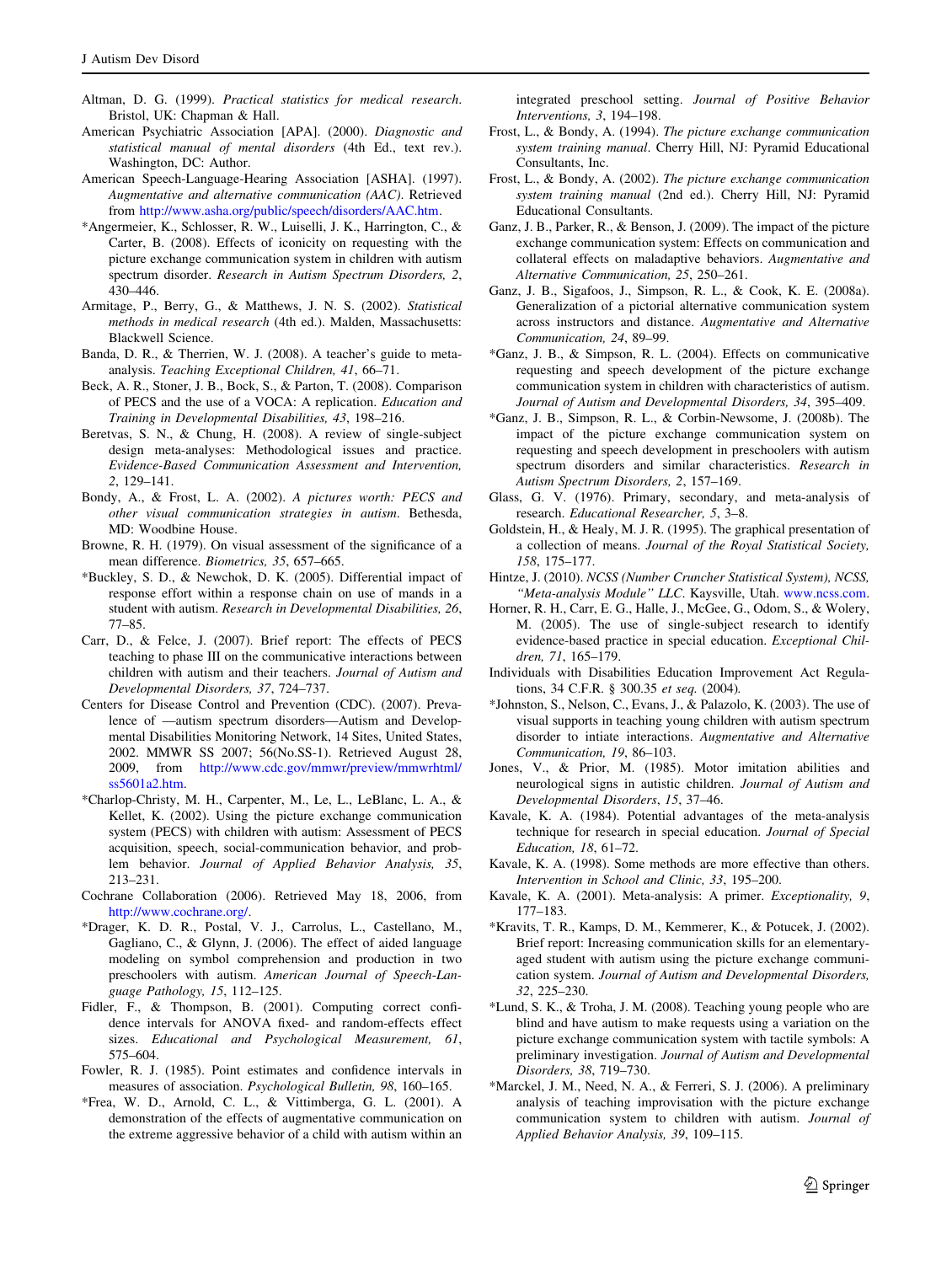- <span id="page-13-0"></span>Marquis, J. G., Horner, R. H., Carr, E. G., Turnbull, A. P., Thompson, M., Behrens, G. A., et al. (2000). A meta-analysis of positive behavior support. In R. Gersten, E. Schiller, S. Vaughn, & J. Schumm (Eds.), Contemporary special education research: Syntheses of knowledge base on critical instructional issues (pp. 137–178). Mahwah, NJ: Lawrence Erlbaum.
- Mirenda, P. (2001). Autism, augmentative communication and assistive technology: What do we really know? Focus on Autism and Other Developmental Disabilities, 16(3), 141–151.
- Mirenda, P. (2003). Towards functional augmentative and alternative communication for students with autism: Manual signs, graphic symbols, and voice output communication aids. Language, Speech, and Hearing Services in Schools, 34, 203–216.

No Child Left Behind Act of 2001, 20 U.S.C. 70 §6301 et seq. (2002)

- \*Nunes, D., & Hanline, M. F. (2007). Enhancing the alternative and augmentative communication use of a child with autism through a parent implemented naturalistic intervention. International Journal of Disability, Development and Education, 54, 177–197.
- Ogletree, B. T., & Oren, T. (2006). How to use augmentative and alternative communication. Austin, TX: Pro-Ed.
- \*Olive, M. L., Cruz, B. d. l., Davis, T. N., Chan, J. M., Lang, R. B., & O'Reilly, M. F., et al. (2007). The effects of enhanced milieu teaching and a voice output communication aid on the requesting of three children with autism. Journal of Autism and Developmental Disorders, 37, 1505–1513.
- \*Olive, M. L., Lang, R. B., & Davis, T. N. (2008). An analysis of the effects of functional communication and a voice output communication aid for a child with autism spectrum disorder. Research in Autism Spectrum Disorders, 2, 223–236.
- Parker, R. I., Hagan-Burke, S., & Vannest, K. (2007). Percentage of all non-overlapping data (PAND): An alternative to PND. The Journal of Special Education, 40, 194–204.
- Parker, R. I., Vannest, K. J., & Brown, L. (2009). The improvement rate difference for single case research. Exceptional Children, 75, 135–150.
- Payton, M. E., Greenstone, M. H., & Schenker, N. (2003). Overlapping confidence intervals or standard error intervals: What do they mean in terms of statistical significance? Journal of Insect Science, 3(34), 1–6.
- Payton, M. E., Miller, A. E., & Raun, W. R. (2000). Testing statistical hypotheses using standard error bars and confidence intervals. Communications in Soil Science and Plant Analysis, 31, 547–552.
- \*Reichle, J., McComas, J., Dahl, N., Solberg, G., Pierce, S., & Smith, D. (2005). Teaching an individual with severe intellectual delay to request assistance conditionally. Educational Psychology, 25, 275–286.
- Reichow, B., Volkmar, F. R., & Cicchetti, D. V. (2008). Development of the evaluative methods for evaluating and determining evidence-based practices in autism. Journal of Autism and Developmental Disorders, 38, 1311–1319. doi: [10.1007/s10803-007-0517-7.](http://dx.doi.org/10.1007/s10803-007-0517-7)
- Rosenberg, M. S., Adams, D. C., & Gurevitch, J. (2000). MetaWin 2.0. [Computer software]. Sunderland, MA: Sinauer Associates.
- Rosenthal, R. (1991). Meta-analysis procedures for social science research. Beverly Hills, CA: Sage.
- Rotholz, D. A., et al. (1989). Functionality of two modes of communication in the community by students with developmental disabilities: A comparison of signing and communication books. Journal of the Association for Persons with Severe Handicaps, 14, 227–233.
- Sackett, D. L., Richardson, W. S., Rosenberg, W., & Haynes, R. B. (Eds.). (1997). Evidence-based medicine: How to practice and teach EBM. London: Churchill Livingstone.
- Schenker, N., & Gentleman, J. F. (2001). On judging the significance of differences by examining overlap between confidence intervals. The American Statistician, 55, 182–186.
- \*Schepis, M. M., Reid, D. H., Behrmann, M. M., & Sutton, K. A. (1998). Increasing communicative interactions of young children with autism using a voice output communication aid and naturalistic teaching. Journal of Applied Behavior Analysis, 31, 561–578.
- \*Schlosser, R. W., & Blischak, D. M. (2004). Effects of speech and print feedback on spelling by children with autism. Journal of Speech, Language and Hearing Research, 47, 848–862.
- \*Schlosser, R. W., Blischak, D. M., Belfiore, P. J., Bartley, C., & Barnett, N. (1998). Effects of synthetic speech output and orthographic feedback on spelling in a student with autism: A preliminary study. Journal of Autism and Developmental Disorders, 28, 309–319.
- Schlosser, R. W., & Sigafoos, J. (2009). Navigating evidence-based information sources in augmentative and alternative communication. Augmentative and Alternative Communication, 25, 225–235.
- \*Schlosser, R. W., Sigafoos, J., Luiselli, J. K., Angermeier, K., Harasymowyz, U., & Schooley, K., et al. (2007). Effects of synthetic speech output on requesting and natural speech production in children with autism: A preliminary study. Research in Autism Spectrum Disorders, 1, 139–163.
- Schneider, N., Goldstein, H., & Parker, R. (2008). Social skills interventions for children with autism: A meta-analytic application of percentage of all non-overlapping data (PAND). Evidence-Based Communication Assessment and Intervention, 2, 152–162.
- Schuler, A. L., & Baldwin, M. (1981). Nonspeech communication and childhood autism. Language, Speech, and Hearing Services in the Schools, 12, 246–257.
- Scruggs, T. E. (1992). Single subject methodology in the study of learning and behavioral disorders: Design, analysis and synthesis. In T. E. Scruggs & M. A. Mastropieri (Eds.), Advances in learning and behavioral disabilities (Vol. 7, pp. 223–248). Greenwich, CT: JAI Press.
- Scruggs, T. E., & Mastropieri, M. A. (1998). Summarizing singlesubject research: Issues and applications. Behavior Modification, 22, 221–242.
- Scruggs, T. E., & Mastropieri, M. A. (2001). How to summarize single-participant research: Ideas and applications. Exceptionality, 9, 227–244.
- Scruggs, T. E., Mastropieri, M. A., & Casto, G. (1987). The quantitative synthesis of single-subject research: Methodology and validation. Remedial and Special Education, 8(2), 24–33.
- Seal, B. C., & Bonvillian, J. D. (1997). Sign language and motor functioning in students with autistic disorder. Journal of Autism and Developmental Disorders, 27, 437–466.
- \*Sigafoos, J., Drasgow, E., Halle, J. W., O'Reilly, M., Seely-York, S., & Edrisinha, C., et al. (2004). Teaching VOCA use as a communicative repair strategy. Journal of Autism and Developmental Disorders, 34, 411–422.
- \*Sigafoos, J., O'Reilly, M., Seely-York, S., & Edrisinha, C. (2004). Teaching students with developmental disabilities to locate their AAC device. Research in Developmental Disabilities, 25, 371–383.
- Simpson, R. L. (2005). Evidence-based practices and students with autism spectrum disorders. Focus on Autism and Other Developmental Disabilities, 20, 140–149.
- Simpson, R. L. (2008). Children and youth with autism spectrum disorders: The search for effective methods. Focus on Exceptional Children, 40, 1–14.
- Simpson, R. L., McKee, M., Teeter, D., & Beytien, A. (2007). Evidence-based methods for children and youth with autism spectrum disorders: Stakeholder issues and perspectives. Exceptionality, 15, 203–217.